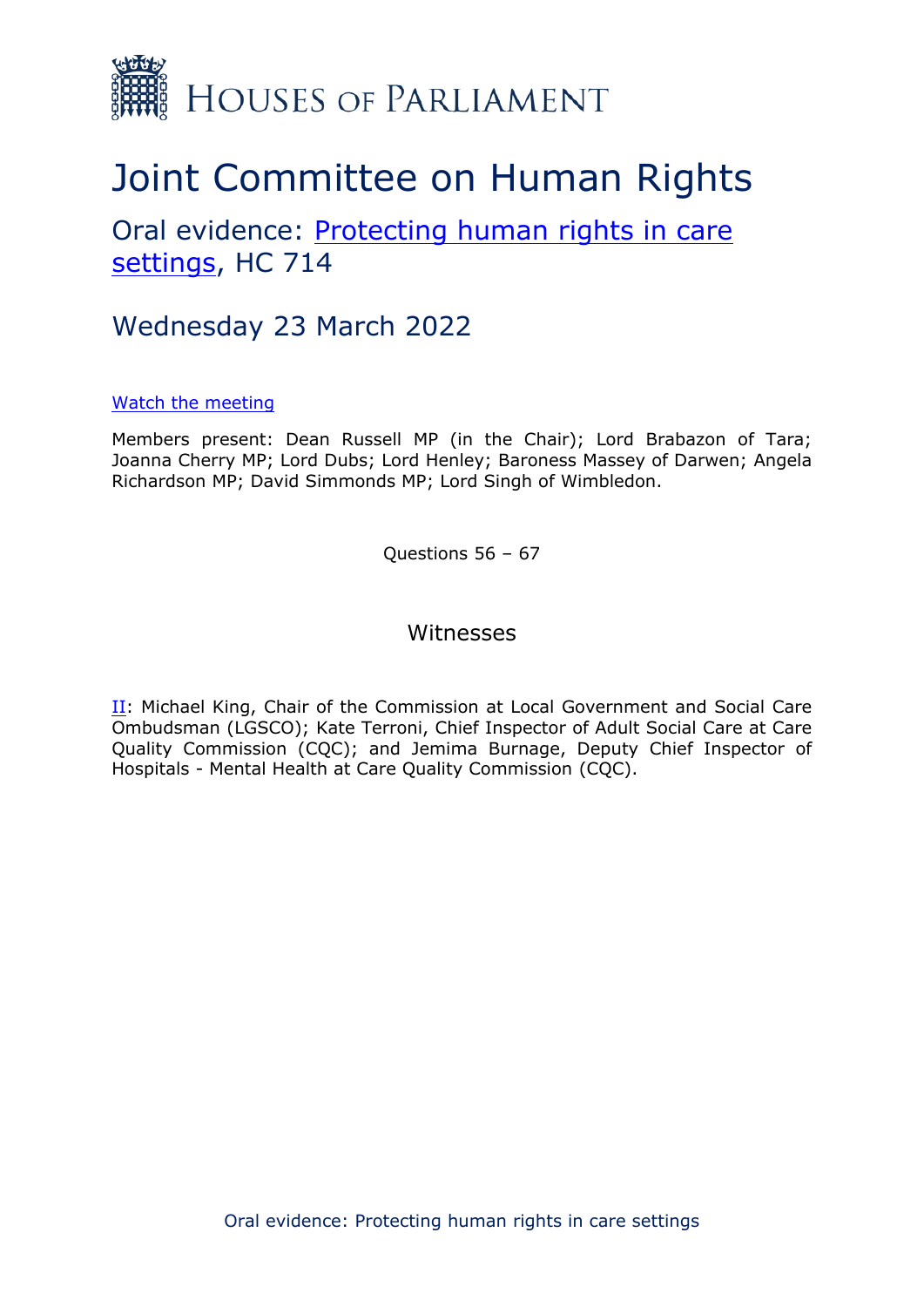<span id="page-1-0"></span>Michael King, Kate Terroni and Jemima Burnage.

Q56 **The Chair:** We now move on to our second session. We are taking oral evidence on protecting human rights in care settings. In this session we will look specifically at the Care Quality Commission, or CQC, and the Local Government and Social Care Ombudsman or LGSCO.

We have on this session three more excellent witnesses. First, Kate Terroni is the chief inspector of adult social care at the CQC. A registered social worker, she was previously director of adult social care at Oxfordshire County Council. She is co-chair of the ADASS workforce network. She joined the CQC as chief inspector in May 2019.

We also have Jemima Burnage, who is the deputy chief inspector of hospitals, mental health, at the CQC. She has spent most of her career working in and leading mental health services, having previously worked as head of inspection for adult social care at the CQC.

Last but not least, Michael King is the Local Government and Social Care Ombudsman. He previously served as deputy ombudsman, executive director, and chief executive officer. He has been responsible for introducing the public advice service and the jurisdiction for private sector adult care complaints at the Commission for Local Administration, which is the official body that runs the LGSCO.

I will start with the first question on areas of responsibility and then turn to colleagues. I recall us having a session with the CQC a while ago and I have seen similar sessions more recently when there were, at times, a bit of a disjoint and a disconnect between what people think the CQC does and what it actually does. Sometimes the evidence has been a bit blurred on that.

With that in mind, the CQC and the Local Government and Social Care Ombudsman have different roles in protecting human rights in care settings. For the record and especially to set the scene for future questions from our colleagues on the committee, could you each set out your areas of responsibility and explain how you work together to hold providers to account and to uphold human rights?

*Kate Terroni:* Good afternoon. I am pleased to join you today. I am chief inspector of adult social care at the CQC, which is the independent regulator of all health and social care providers in England. We hold providers to account for delivering against fundamental standards, which are about ensuring that people get high-quality, person-centred care. We use a huge amount of information we hold on providers that we hear from the public and from people who receive services to inform our regulatory approach. We go out to observe care being delivered in practice, form judgments and publish our inspection reports.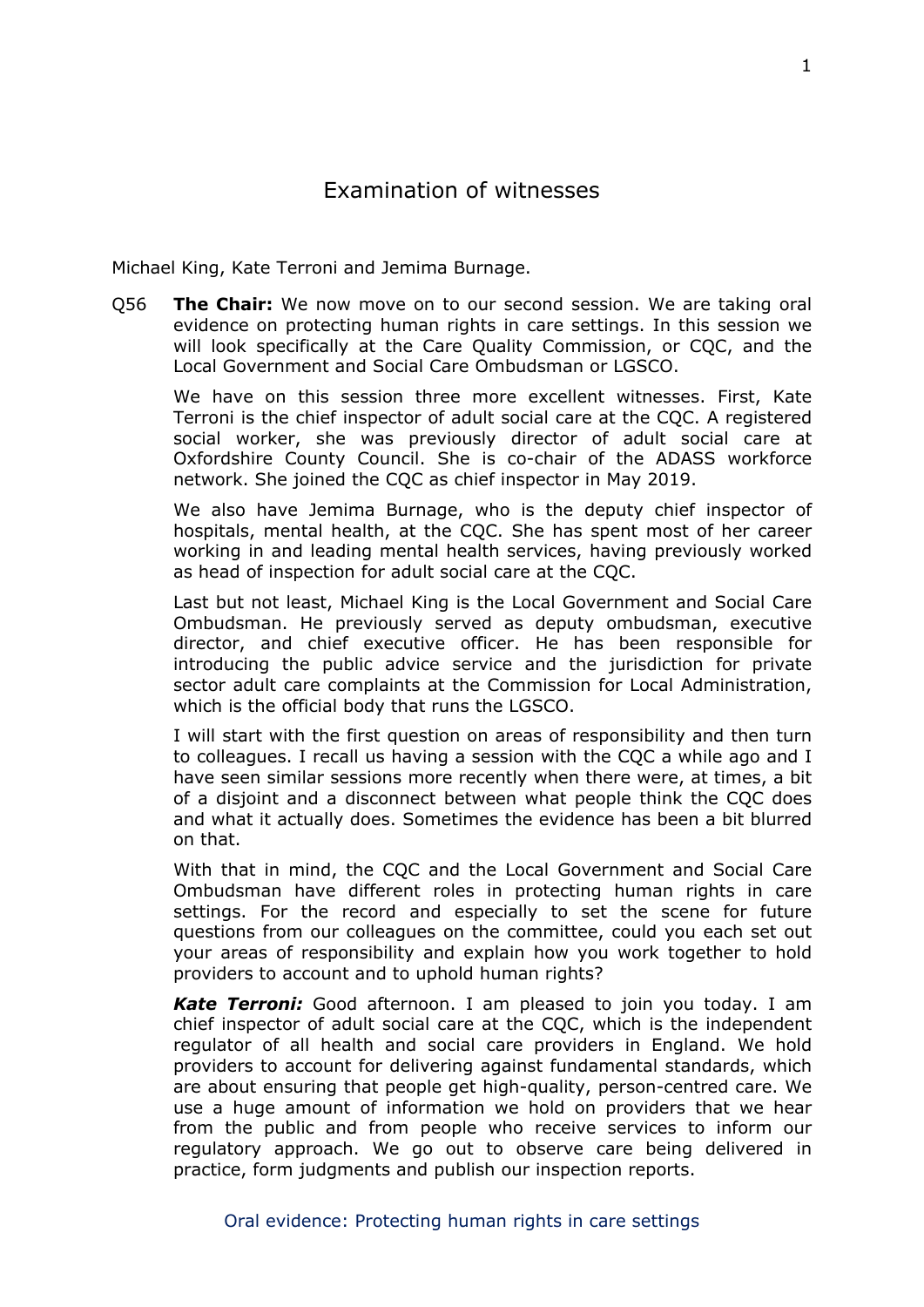**The Chair:** Thank you. Any more to add to that, Kate?

*Kate Terroni:* No, that is it for me, thanks.

**The Chair:** Thank you. Jemima, if I may turn to you next from a CQC perspective?

*Jemima Burnage:* Thank you. I am deputy chief inspector of hospitals and I lead for the regulation of mental health services.

In addition to our regulatory role, we also have our duties, powers and responsibilities under the Mental Health Act to monitor the use of the Act for detained patients and people subject to community treatment orders and guardianship. That involves acting on complaints from people detained under the Mental Health Act and providing second-opinion doctors for patients who are refusing treatment and who are detained under the Act.

Within that, in terms of our Mental Health Act reviewers, we also have our national preventive mechanism role, which is about human rights and ensuring we monitor the service to ensure there is not a breach of human rights in terms of one of the 21 statutory bodies charged with looking at places of detention to ensure people do not suffer inhumane and degrading treatment. Those are our additional roles in the CQC as the regulator under the Health and Social Care Act and under the Mental Health Act.

**The Chair:** I do not wish to put you on the spot, Jemima, but for a lay man or someone who is perhaps watching this committee because they could not find another channel to watch on TV, if they are wondering what the CQC is, could you give a two-sentence mission statement for what you see as the CQC's role overall as an organisation?

*Jemima Burnage:* Yes. Our overall purpose is to ensure that people receive safe, effective and high-quality care. We encourage services to improve and we take action when that does not happen. Those are our key roles and responsibilities as the independent regulator of health and care in England.

**The Chair:** Brilliant. Thank you. That was excellent and clear. Michael King, could you give your perspective as the Local Government and Social Care Ombudsman perspective, please?

*Michael King:* Thank you for inviting me. We are the statutory investigation body for all complaints about local government and all complaints about social care. We have existed since 1974 doing that role. In 2010 our role expanded and so we do not look just at social care that is funded by the state. It was expanded so that we look at social care funded by local authorities and also self-funded by people.

For the whole of social care, whether in the public or private sector, whoever has arranged that care, however it is funded, people can come to us with a complaint. We look at a complaint only once the matter has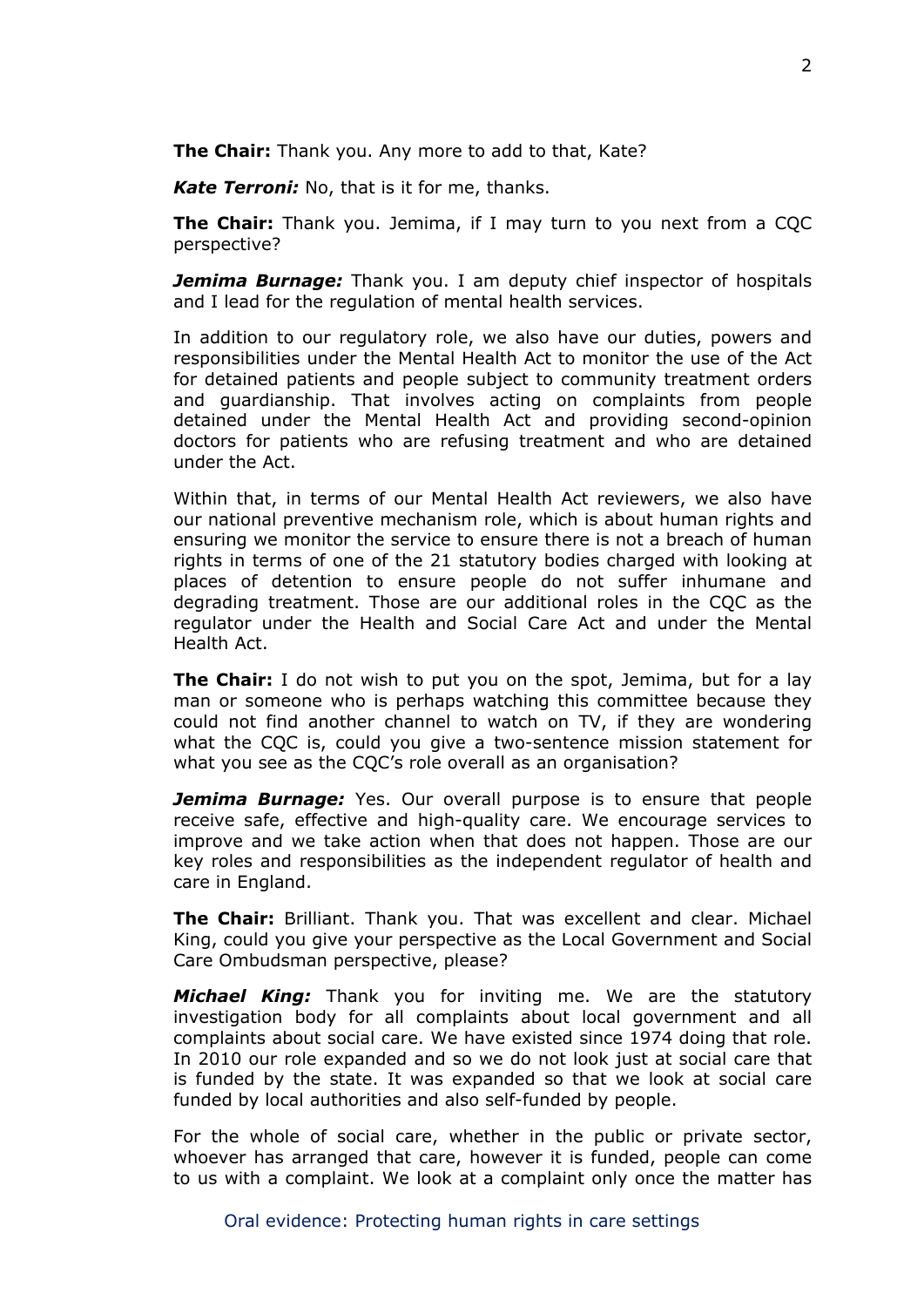been considered by a provider body, whether it is a local authority or a social care provider, but if people are dissatisfied at the end of that process they can come to us.

We are entirely independent of the Government, the CQC and local government. People can come to us and get an objective investigation. In many ways, we function in the same sort of space as the courts and tribunals. I am appointed by the Queen so that we are independent of the Government. We operate with the powers of the High Court to carry out our investigations.

Having said that, people can come to us without any cost. It is a completely free service. They do not need a solicitor to represent them. We have a quasi-judicial role but it is accessible and simple for people to use. We look at about 20,000 complaints a year and around 2,000 of those are investigations into social care issues.

Picking up on one issue you raised, there is substantial confusion about where people can go when they have social care complaints. The law is clear: they come to the provider body first and then they can come to us. That is absolutely clear and the structure is absolutely fine, as in the legislation. There are major problems, though, with public understanding of that. We have recently presented a seven-point plan to the Department of Health for how that could be improved. That may be something to come back to in the course of this evidence. Certainly there is a problem with public understanding about our role and people's right to come to us.

**The Chair:** Within that question, I was keen to understand how the two bodies work together. Perhaps I could start with you, Michael, on how you see it working. I will come to Kate next to give her perspective.

*Michael King:* Absolutely. We have two distinct roles. The Care Quality Commission is the systems regulator. We are driven entirely by public complaints. We respond entirely to public concerns. We do not have a regulatory role. Having said that, we have two different perspectives on the same set of issues, so we try to work closely to make sure we share intelligence and that we work in a co-ordinated manner. We meet regularly to talk about that. All the decisions we make where we find fault with a social care provider or with a local authority are automatically shared with the Care Quality Commission so that they feed directly into the CQC's intelligence database. If we have an ongoing concern with a care provider, the CQC will be aware of that and can pick that up in its inspection. There is, I hope, a reciprocity of intelligence sharing there.

We are also aware that lots of people mistakenly approach the CQC with a personal complaint when they should come to us. We have worked hard with the CQC on when people have, in effect, misdirected their complaint. The CQC has a large contact centre up in Newcastle. We have done regular training for the staff there so they understand the difference in roles. We try to have a "warm transfer": if somebody is live on the phone to the CQC and it turns out they actually have an inquiry for my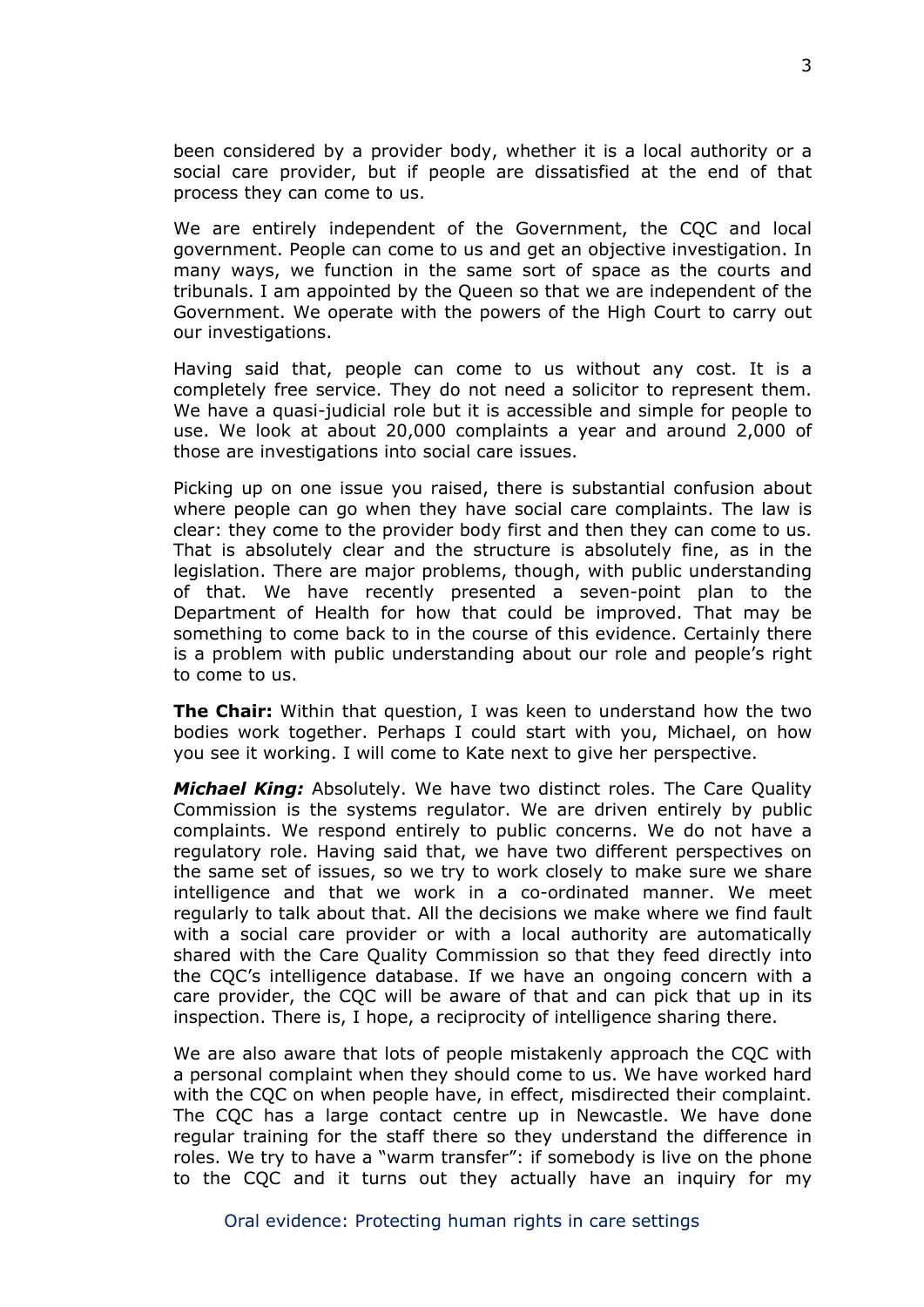organisation, we try to transfer that person in real time so that they can bring their complaint to us.

Having said that, we work hard at that relationship. There is probably more we can continue to try to do to make sure people are signposted to the right place when they have a concern. Certainly we have a positive and productive ongoing relationship.

**The Chair:** If I may come to Kate, then I will take a quick question from Lord Henley before going to Joanna Cherry.

*Kate Terroni:* Similarly to Michael's comments, we work closely with the local government ombudsman. We can warm transfer individual complaints when they come to us. We regularly signpost people.

We give advice similar to the LGSCO: we encourage people to raise issues initially with their provider to get them resolved. We also want to hear all types of feedback about the quality of care people receive, be that good, bad or mixed. We have launched a large campaign called Because We All Care with Healthwatch England to encourage more people to speak to us about the quality of their care. We do not have the powers from Parliament to investigate individual complaints, but every time an individual or a family member informs us about a quality of care that is not acceptable, it informs our understanding of quality and risk and the regulatory action we may take.

Q57 **Lord Henley:** I am a Conservative Member of the House of Lords. I have one quick question to get things absolutely straight in my mind. The CQC is the regulator and does not deal with individual complaints, but the ombudsman takes complaints but only after all avenues have been excluded. One would start with the individual complaint to the institution involved and work through in that way. If that was not satisfactory only then does one go to you, or do some complaints come through to you right at the beginning?

*Michael King:* Broadly speaking, you have outlined it exactly as it works. It is important, in our view, that local authorities and care providers take responsibility for complaints themselves and that they try to learn from them. As a matter of principle but also as a matter of law, complaints should go through those bodies first.

Having said that, we have discretion to take complaints directly from people when we feel it is appropriate to do so. For example, if somebody comes to us and says they have been complaining to a care provider for many months and have not been listened to, and the care provider simply does not have a complaints system or is not taking them seriously, we have discretion to intervene directly and deal with that complaint. We do that from time to time when we think it appropriate to do so.

**The Chair:** Thanks for that clarity. One core aspect of the role is complaints, so you will not be surprised that the next few questions by my colleagues are on the complaints process. I will hand over now to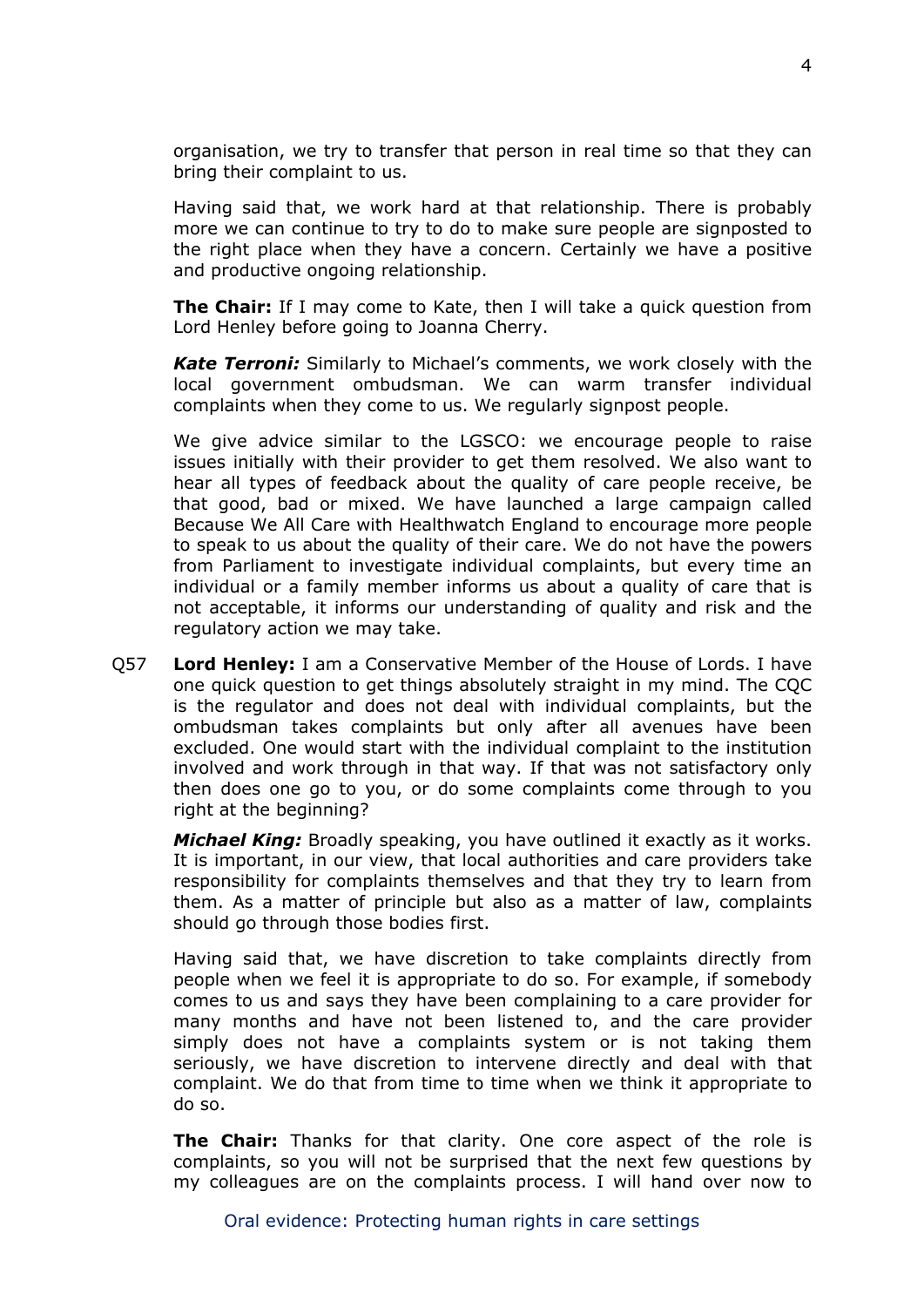Joanna Cherry for the first of those questions.

Q58 **Joanna Cherry:** Good afternoon. I am the SNP Member of Parliament for Edinburgh South West, but we are focusing on the English system this afternoon so my questions will be confined to that, just to be clear.

I will direct my questions in particular to Kate and Jemima because they are about the role of the CQC. At the outset I will say that we are a human rights committee, so we are interested to hear whether care users are getting their Article 13 right to an effect remedy when they have a complaint. There seems to be a bit of confusion about whether the CQC has a role in relation to individual complaints. I heard what Kate said about not having the powers from Parliament to investigate individual complaints, but I want to explore that a bit more. We have had evidence of concerns that the CQC is unduly procedurally rigid about that and its unwillingness to investigate individual complaints means that people get bounced from one organisation to another when they attempt to seek redress.

Can you be clear? In your understanding, what prevents the CQC being able to investigate individual complaints? I will start with Kate and then move on to Jemima if she has anything to add.

*Kate Terroni:* Thank you for the question. It is incredibly important that we recognise the effort and energy it takes a family member to pick up the phone and to contact us to complain. It is vital that we acknowledge that.

We do not investigate individual complaints for adult social care. Jemima can talk a little bit about people who are subject to the Mental Health Act. We signpost people to Michael's organisation to follow up on individual complaints.

We take information that we receive from the public, which might be in the form of a complaint, to inform our view of what is happening within services. A particularly poor concern raised about a provider or a number of concerns coming in may trigger us to go out to inspect a service.

In addition, when we go out and inspect a service, we have a regulation around how providers deal with complaints, so we expect care providers to have a transparent process for investigating complaints and that people experience no comeback and no fallout as a result of raising complaints. We know that the best providers out there treat those complaints and that feedback as opportunities to improve and grow.

We welcome all feedback. We want to hear from people about the quality of their care. That informs our regulatory work. Individual complaints will get followed up by the ombudsman and we look at how providers deal with complaints that come to them so that we can be assured they are doing their jobs effectively as well.

**Joanna Cherry:** Thanks, Kate. Jemima, on that point, I am aware that the CQC has a role in investigating complaints under the Mental Health Act, but I am concerned more about the care side of things. Does the

Oral evidence: Protecting human rights in care settings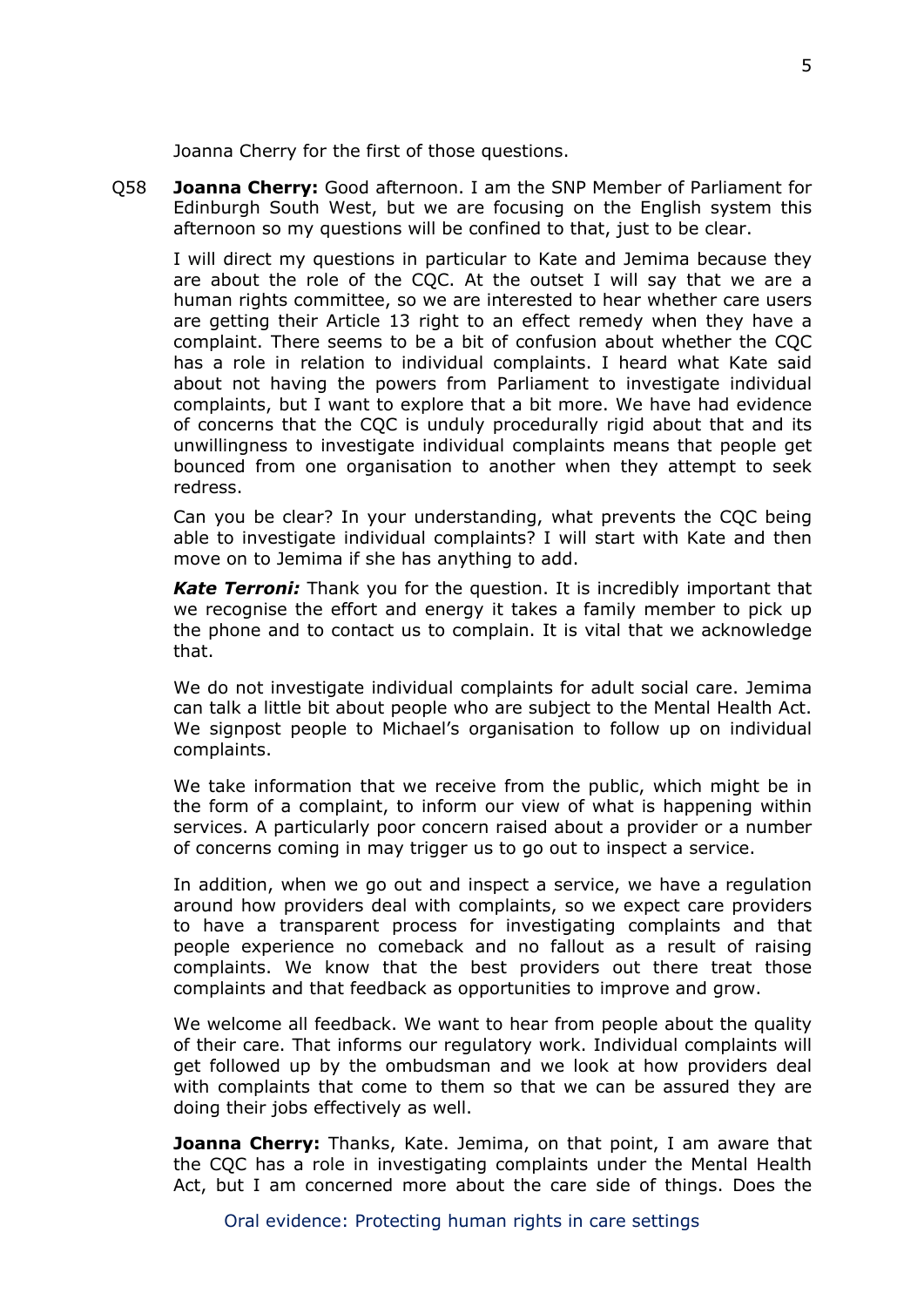CQC need, or indeed want to have, additional statutory powers from Parliament or additional funding to take individual complaints? Are you interested in doing that?

*Jemima Burnage:* We need to know the scale of the ask. Also, I wonder whether that would add to confusion. We have an ombudsman whose role is to investigate complaints. I suspect that that would blur the boundaries if we were to take that on as well. Our two organisations have clearly distinct roles, but I absolutely hear the committee's and Michael's comments that we need to do more collectively to ensure people know the right route to get addressed.

**Joanna Cherry:** Just to play the devil's advocate here, looking at your powers overall, if somebody gets in touch with you with a specific complaint, it is within your powers to carry out a focused inspection or to require an explanation or a report, with the power then to take further steps if you were not satisfied. You have those powers. Most people would think that is what you need to do to act on a complaint.

*Kate Terroni:* Michael wants to come in as well. We look at the information we get from individuals in the round and what we know about that service: what do we know about the quality of care being delivered within that service? What do we hear from local authorities, clinical commissioning groups and our most recent inspections?

When information comes into us, it can trigger a referral to the local authority or a safeguarding alert. It can trigger my inspectors going out the following day to do a comprehensive or focused inspection and we would publish the findings. We currently do not have powers to take an individual complaint, investigate it and provide an outcome. We can take that information, look at it in the round, take regulatory action and publish our findings, but we do not currently have the powers for individual complaints.

**Joanna Cherry:** Those have to go then to the ombudsman. But you could both pass the same information on to the ombudsman as an individual complaint and trigger an investigation by you as a result of the same complaint.

**Kate Terroni:** Yes. The information can come to us. We can signpost that person directly to the ombudsman to have their complaint addressed. We could use that information and the following day go out to inspect the service and look at the issues. That intelligence would form part of a wider issue we would look at within the service. Say a complaint was raised about visiting or staff training. We would not look at the specifics in relation to that resident or that individual. We would look at how the provider addressed things like visiting or training in the round as well.

**Joanna Cherry:** Thanks. Jemima, would you like to come in? I see you have your hand up.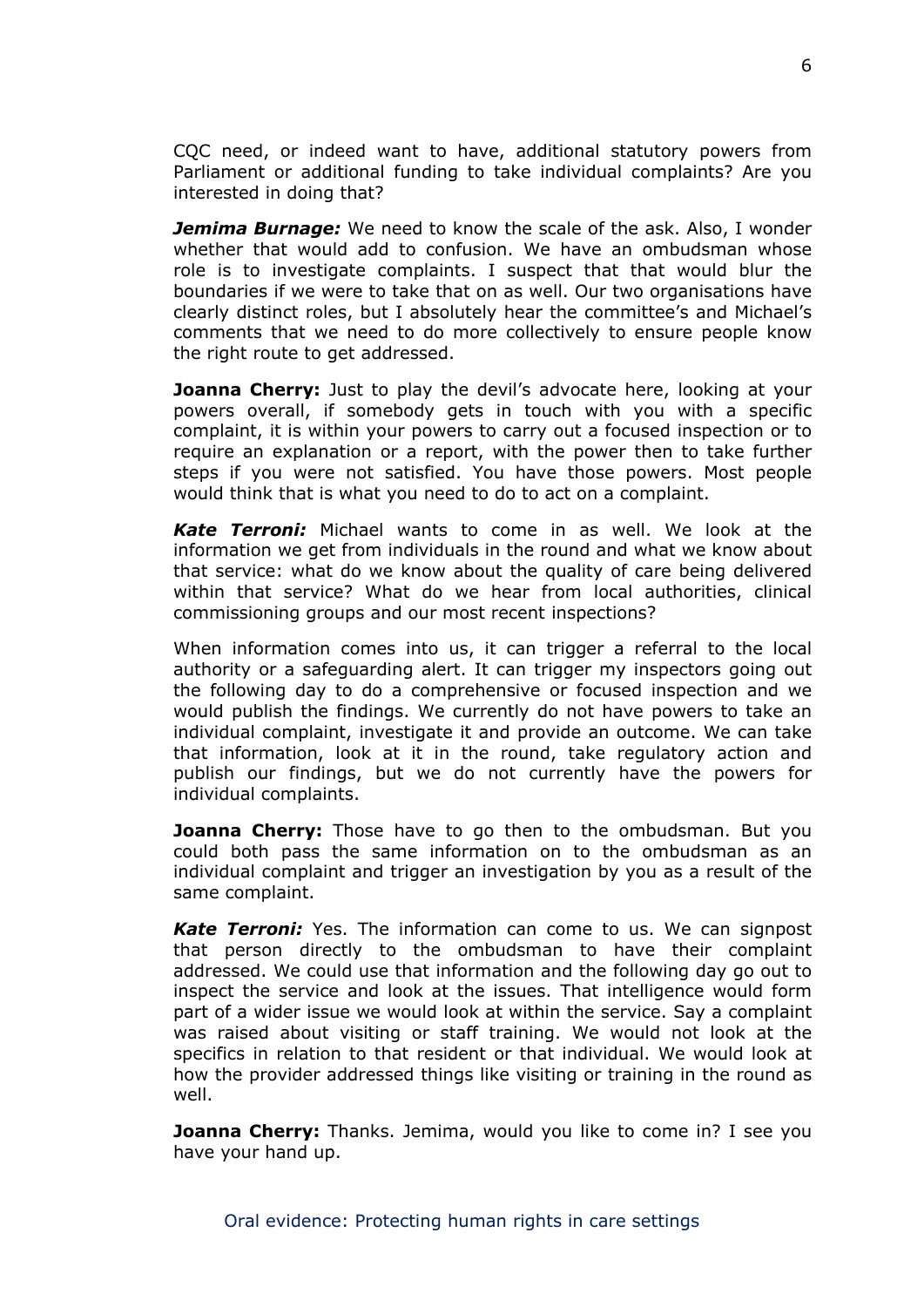*Jemima Burnage:* Thank you. I wanted to help the committee in understanding the Mental Health Act. We can take up individual complaints. Those are our duties and responsibilities and powers given to us under the Mental Health Act. That means we can review and we can investigate. Similar to what Michael said, we would initially want to see what the provider has done and encourage people to make a complaint to the provider directly. In some cases that is just not possible because of the situation someone is going through detained under the Mental Health Act, but it is also a real safeguard within the Mental Health Act to be able to make those complaints about your care and treatment.

As an example, over the last year in our Mental Health Act report, we had over 2,280 complaints and concerns. We followed some of those individual complaints up but we also used that within our regulation of services, as Kate has also explained, and how we use information to formulate a review to decide what action we need to take and whether we need to look at it further. We do take a smaller number of individual complaints up, and there were over 3,000 follow-up calls to those 2,280 complaints we received last year from people detained under the Mental Health Act. We have specific duties under the Mental Health Act for detained patients.

Kate also touched on visiting. Last year we had 71 concerns raised with us around visiting and we have had 91 related to visiting this year up to February 2022. Some of those are not just related to the pandemic; for example, they relate to children visiting detained patients on wards. Lots of things can be taken up with us regarding a complaint and we will look to resolve that, take remedial action, ask for an explanation and an apology, and then maybe suggest some financial compensation. That is the range of the complaints. We also have a relationship with the Parliamentary and Health Service Ombudsman within that. I hope that is helpful.

**Joanna Cherry:** It is helpful. Basically, just to be clear about this, because of your duties under the Mental Health Act, you have one wing of the CQC that deals with individual complaints but those individual complaints come in under the Mental Health Act. When an individual complaint comes in not under the Mental Health Act but in relation to someone in care, it has to go to the ombudsman.

*Jemima Burnage:* We would encourage individual complainants to complain to the provider, but we use that intelligence and all those concerns to follow up the level, quality and safety of care. It might not mean the investigation of an individual complaint but we do use that information to inform a regulatory response around the risk to quality and safety of people using those services across health and social care. That is the same approach we would follow as a regulator.

**Joanna Cherry:** An earlier witness who gave us oral evidence last month, Professor Vic Rayner, CEO of the National Care Forum, told us about a big piece of work done a number of years ago called Quality Matters, which looked at producing a unified complaints process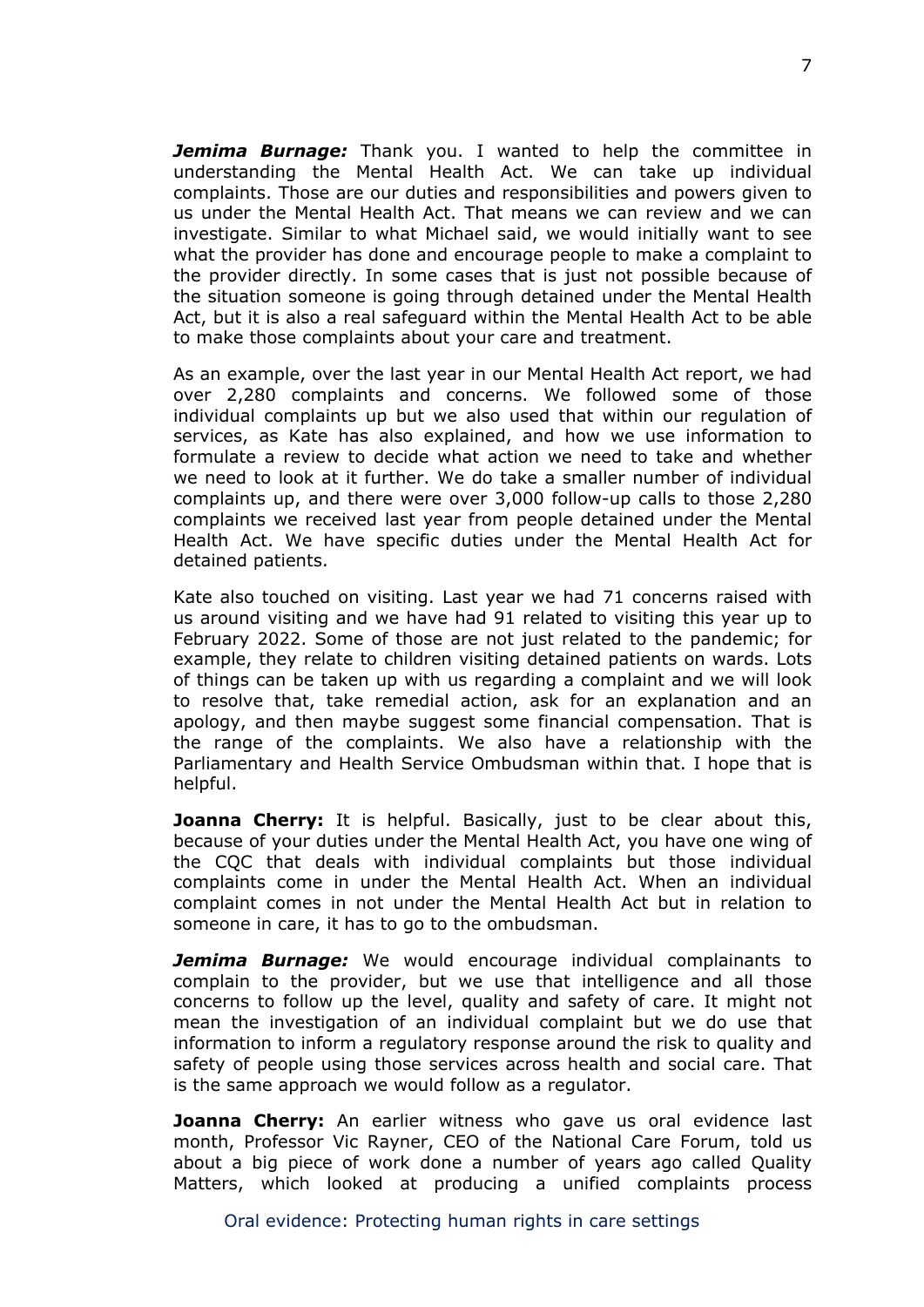developed by Healthwatch in partnership with the CQC. There was a strong focus on the complaints process going back to the provider first, as you have said, and then through bodies such as the ombudsman and Healthwatch. Can you tell us a bit about that piece of work? Have its outcomes been adopted or is it sitting on the shelf waiting to be looked at further?

*Kate Terroni:* One main outcome from that piece of work was that people had real clarity about where to take their complaints. From what we are hearing today and what you have heard in previous committees, there is more work to be done around really that.

**Joanna Cherry:** Yes. That is the issue. Even some of our witness who are experts in this field seemed a little unclear about the extent to which the CQC dealt with individual complaints. One recommendation this committee might think about is perhaps to have some statutory clarity on that, or at least some guidance-based clarity. Would that be helpful? I can see Michael nodding; I will come to him in a minute. Jemima and Kate, would that be helpful?

*Kate Terroni:* Anything that aids that clarity. I am always acutely aware that when people make the effort to get in touch and share often harrowing experiences, we want to make it as easy as possible for that to land in the right place so that action can be taken. I am receptive to any suggestions that might help that outcome.

**Joanna Cherry:** Great. Before I pass back to the Chair, Michael, did you want to come in on any of that?

*Michael King:* Yes, if I could. It is important to recognise that the distinction between complaint handling and regulation is not unique to the care sector. The same distinction exists in almost any sector with a regulator. It generally does not handle complaints. That is true in health, for example. It is true in planning. It is true in all sorts of sectors.

The reason is partly because a complaints process needs to have absolute guarantees of complete independence in reality but also in people's perceptions. It is difficult for the regulator, having made judgments about the standard of a particular provider, to then be seen by the public to be completely independent on an individual complaint. That is not a criticism of the CQC; that is just about public perception. Most sectors have a clear distinction between the role of an ombudsman investing complaints independently and impartially and the role of a regulator with a different set of rules.

In terms of remedies we can provide which are not available to the CQC, when we investigate a complaint we can provide a remedy for the individual. That might be giving them the care that they should have been getting or it might be a financial remedy. We can also do two other things.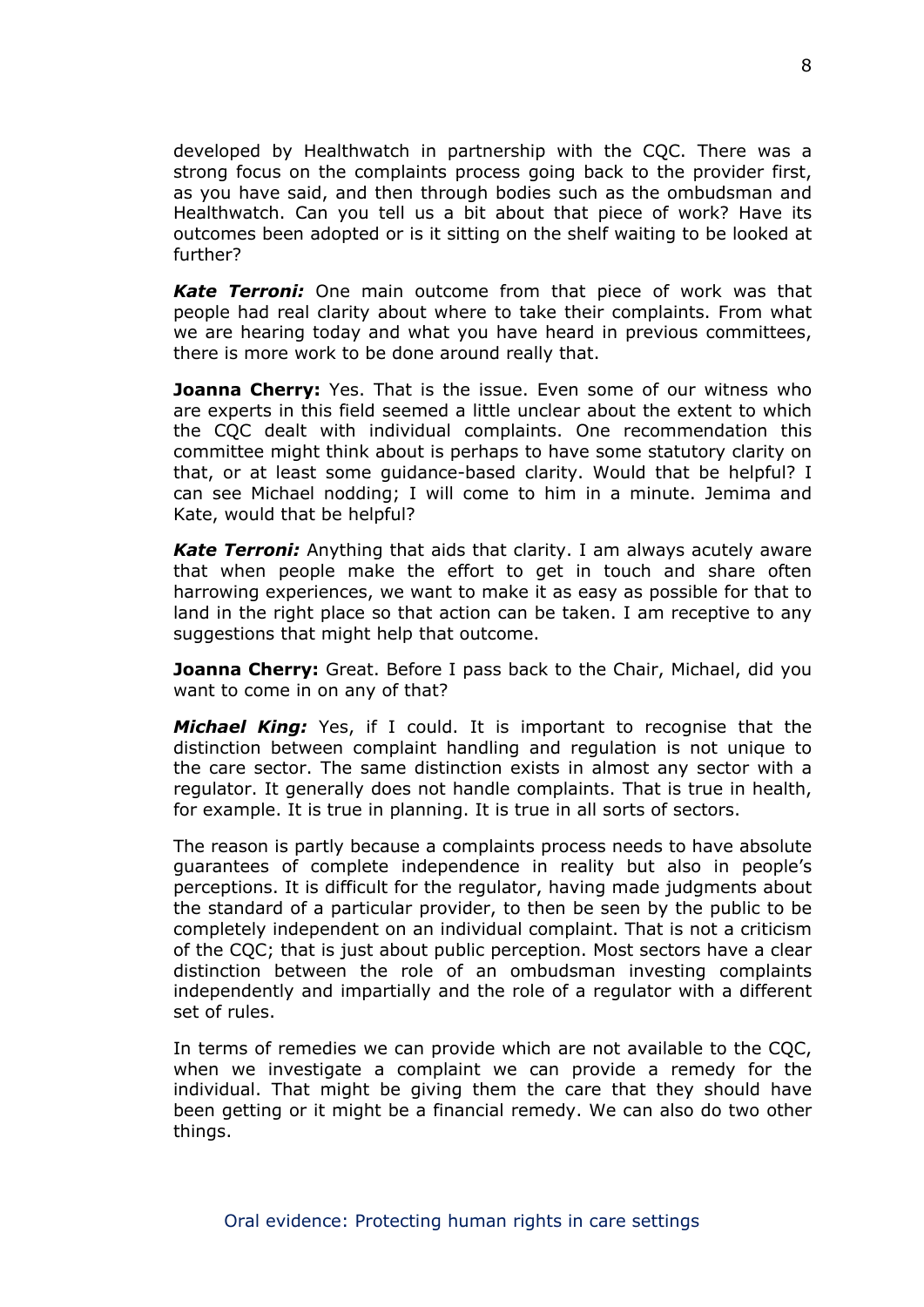One is we can extend our investigations to look at other people who are affected by the same problem. When we find a problem in a care setting affecting one person, we might broaden our investigation to look at potentially hundreds of other people. We have done that recently in an investigation at Lincolnshire County Council, where about 700 have been provided with a remedy as a result of our intervention.

The other thing we do is recommend service improvements as a result of our investigation. When we find that there is a systems problem as a result of our investigation, we will recommend that the organisation should make policy or process changes that will benefit everybody. Last year in about 500 instances we recommended substantial change to the way a care body worked to improve care services. It is more than just a transactional resolution of individual complaints.

Coming back to your point about what the committee could recommend to address this public misunderstanding, we have put a number of different practical proposals on the table. One is that there should be a mandatory statutory requirement that care providers signpost to the ombudsman at the end of the complaints process. At the moment there is no requirement for them to do that. We know that the best care providers work closely with us and they signpost to our organisation, but we know that many other care providers do not signpost to us, so people are denied their right to have an independent investigation of their complaint. It would be simple to introduce a requirement for mandatory signposting and the CQC could check on that as part of its inspection regime.

We have also proposed to the Department of Health that there should be an outreach and awareness programme particularly to organisations such as Healthwatch and other intermediaries to make sure it is absolutely clear, building on the work you talked about around Quality Matters, to make sure that there is a real awareness that people can go if they have a general systems concern—to the CQC—or if they have an individual complaint that needs investigation, they can come to us.

We suggest as well that there should be a campaign of training in good complaint handling for all care providers. We already provide that training at cost price. With the backing of the Department of Health, we could provide that to every single care provider in the country.

We also propose that there should be a mandatory data return by every care provider in the country about how many complaints they deal with each year and that that should be published. It should also be considered by the board of that care provider every year.

Finally—you will be aware of this, being in Scotland—the ombudsman in Scotland is designated as a statutory complaint standards authority. The ombudsman in Scotland sets the standards for complaint handling across the sectors she is responsible for. We have proposed to the Department of Health that we should be made the statutory complaint standards authority for social care complaints so that we can set fair, consistent and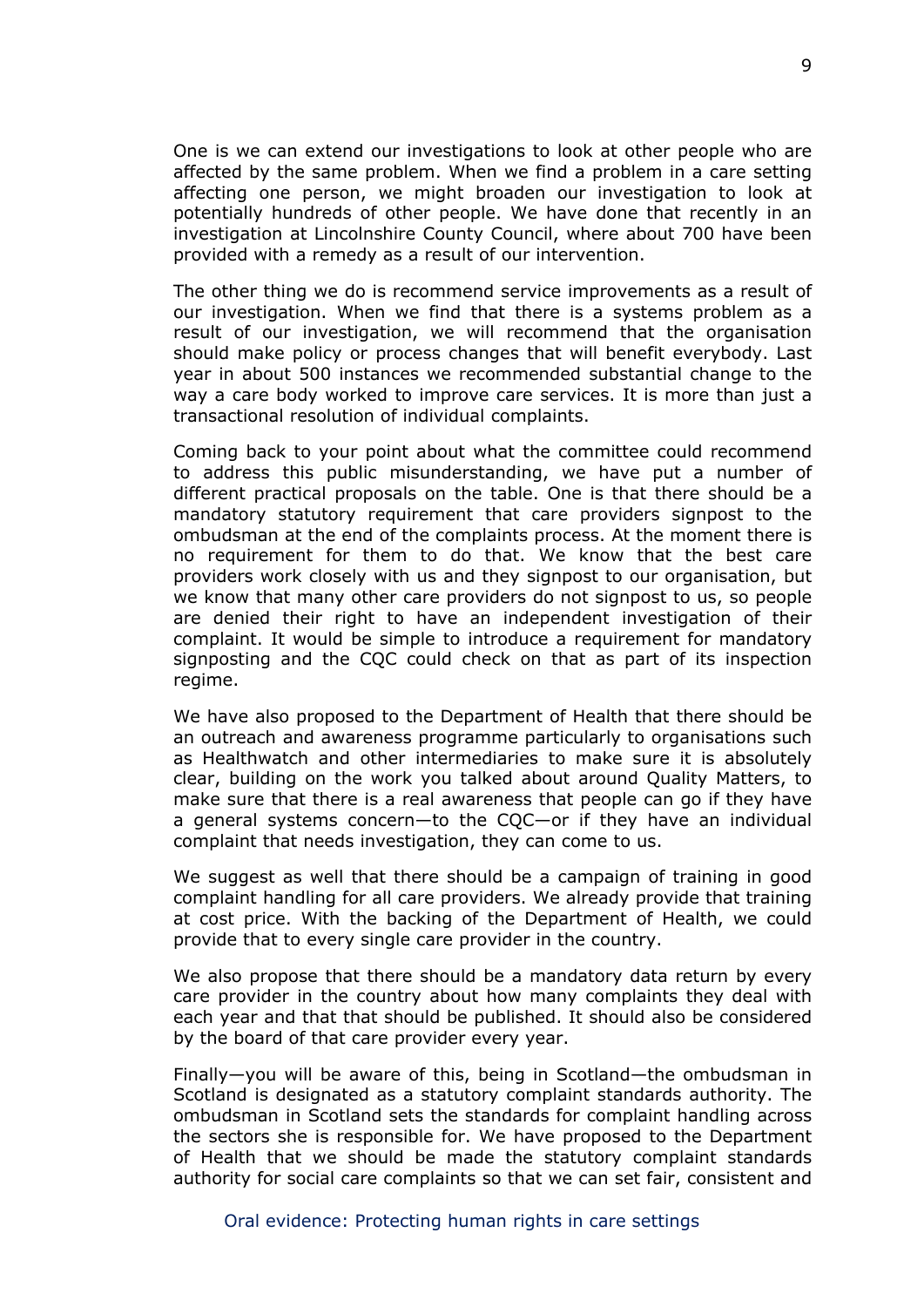transparent standards of complaint handling across the sector. Again, that tried and tested model works effectively in Scotland. We think it would be simple to introduce that as an improvement to the system here in England, too.

**Joanna Cherry:** That was extremely helpful. Thank you to all three witnesses.

Q59 **The Chair:** Thank you very much. I have a couple of questions I want to throw in before turning to Lord Brabazon on the complaints side of things.

When we took evidence from Nadra Ahmed, who is on the board of directors for the National Care Association, she said to us, "The CQC does look into individual cases. If it receives a complaint about a breach, it looks into the service where it is required to." I will not read the full response. It seems there is a bit of confusion with care providers as well about the role of the CQC, especially if they believe that individual cases are being looked into. I wondered what your thoughts were on that, Kate, and whether that is being looked at in terms of improving that understanding or whether that misunderstanding is true.

*Kate Terroni:* Yes, that was an incorrect assumption, as we have outlined in this discussion. We do not investigate individual complaints. The confusion might from providers. We may receive information from the public that triggers us to go out, visit and inspect a service, and publish a rating. The providers' perception might be that that was purely triggered by feedback we received from an individual or a family.

**The Chair:** Nadra has been the chair of the National Care Association since 2001. If she is confused about it, that misunderstanding could be quite systemic. I was keen to know where you go from here if somebody who has been involved at that senior level for so long believes that the CQC looks into individual cases. Can you understand the confusion there for any lay person or anyone who has a family member they need to complain for?

*Kate Terroni:* Yes, I absolutely recognise that. We are collectively saying that more needs to be done to ensure there is real clarity about where people can go when they have a complaint to raise. But as I said, I suspect that misunderstanding is that providers may experience an inspector knocking on their door possibly as a result of information we have received from the public.

To give you a flavour of that, 52% of our risk-based inspections are triggered or partially informed by information we get from the public. We are responsive to what we hear from the public but we cannot investigate individual complaints.

We communicate regularly with the trade associations, with Nadra and Vic and Martin Green and other such colleagues. We put out bulletins weekly to the sector. Clearly there is more work that we need to do as well in clarifying that.

Oral evidence: Protecting human rights in care settings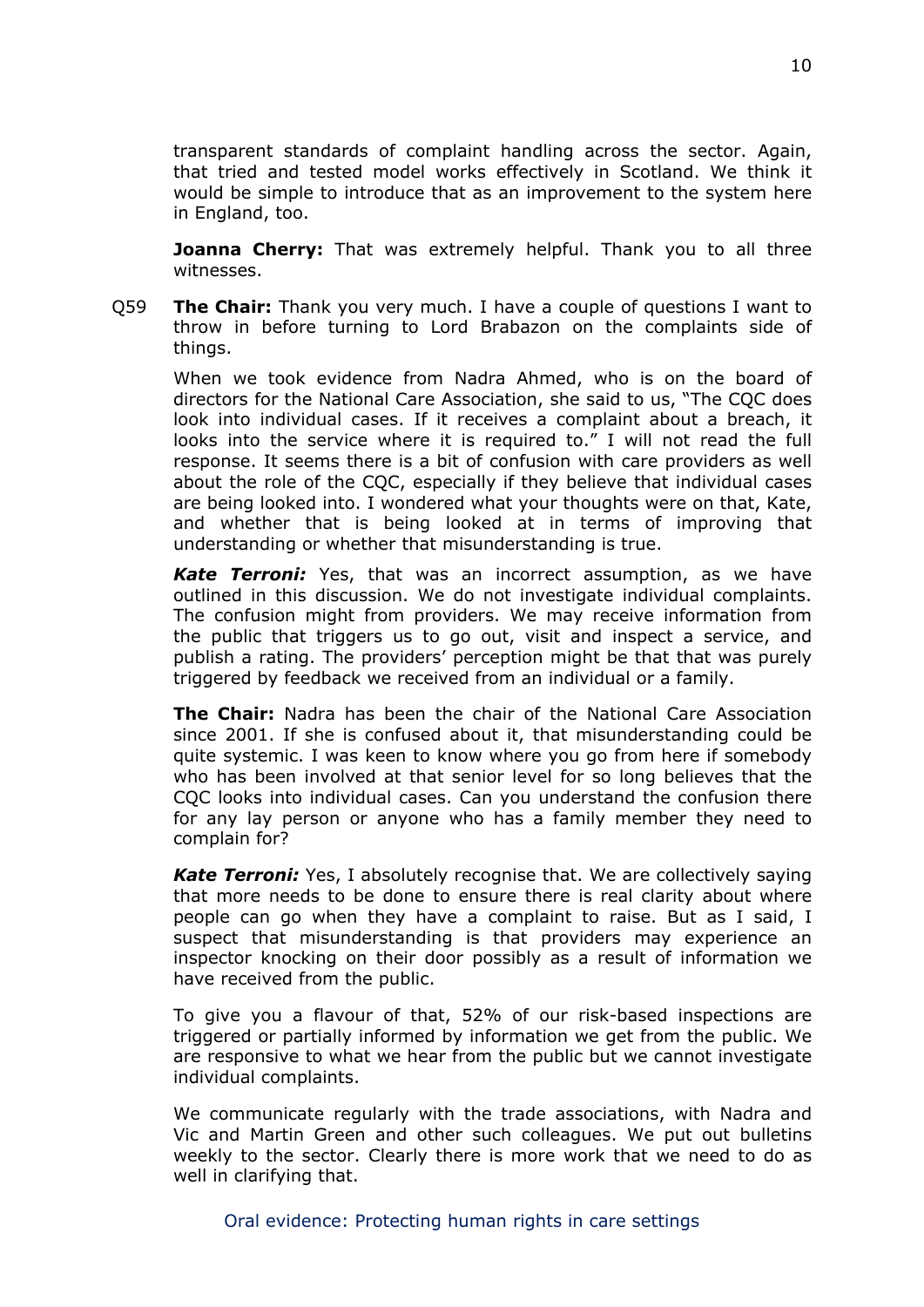Q60 **The Chair:** Thank you. Jemima, before turning to Lord Brabazon on complaints, in written evidence provided to this committee, the CQC noted that in 2020-21 that it received 2,280 Mental Health Act inquiries and they were mostly from people who use services and carers, and the majority by telephone. Yet only seven of those were opened for investigation as complaints. Can you explain why there would be such a disparity between the number of those opened as complaints versus those made?

*Jemima Burnage:* Yes, I am happy to. We get a lot of complaints and concerns. We did have 2,280, as you cite from our Mental Health Act report and from the written evidence, during that year. The stepped process is we triage those to ask if they have been resolved, if we need further information and what their nature is. When that process is uncovered, as such, and we have taken some actions in following those up—I talked about the 3,000-plus follow-up calls—that is all about trying to gather information in terms of triaging those initial 2,280.

We review those and we look at the actions that have been taken. We may take some action to follow those up. Some of them may not be appropriate as complaints. We may need to pass those on to the inspection teams in terms of following that up along with other information about the service. Do we need to do a Mental Health Act visit? Do we need to attend that ward? Do we need to understand that person's care by speaking to them and their family, and the clinicians and staff on those units? When we had done that, seven complaints were fully investigated. There were quite detailed individual complaints investigations. There were seven for that year.

There is a larger number this year, which we expect to report on in our forthcoming Mental Health Act report. We think that is from close working and changing our model of response to complaints during the acute period of the pandemic early on, when we were doing more remote visits and remote Mental Health Act reviews. We used some of that resource to focus in on those complaints quickly, providing a much quicker response to triage, which reduced the number that led to investigation because we were able to follow them up proactively and quickly.

**The Chair:** Thank you. To check on that, though, there were 3,000 follow-up calls for 2,000 complaints, in broad terms, which is still only approximately 1.5 follow-up calls per complaint. Does the maths of that mean that 2,000 got a follow-up call and then the other 1,000 got one extra call each? How does that work? Surely that is not a huge amount of follow-up if people have complained.

*Jemima Burnage:* Some of those will be initial response and triage, and some will take much more detailed response. They may get passed to a Mental Health Act reviewer. Our Mental Health Act reviewers were dealing with a large number of complaints during that period because we changed that model. That may have involved going to the units, seeking information, getting records. That follow-up might be a call but then there is further work around the follow-up of the concerns raised with us.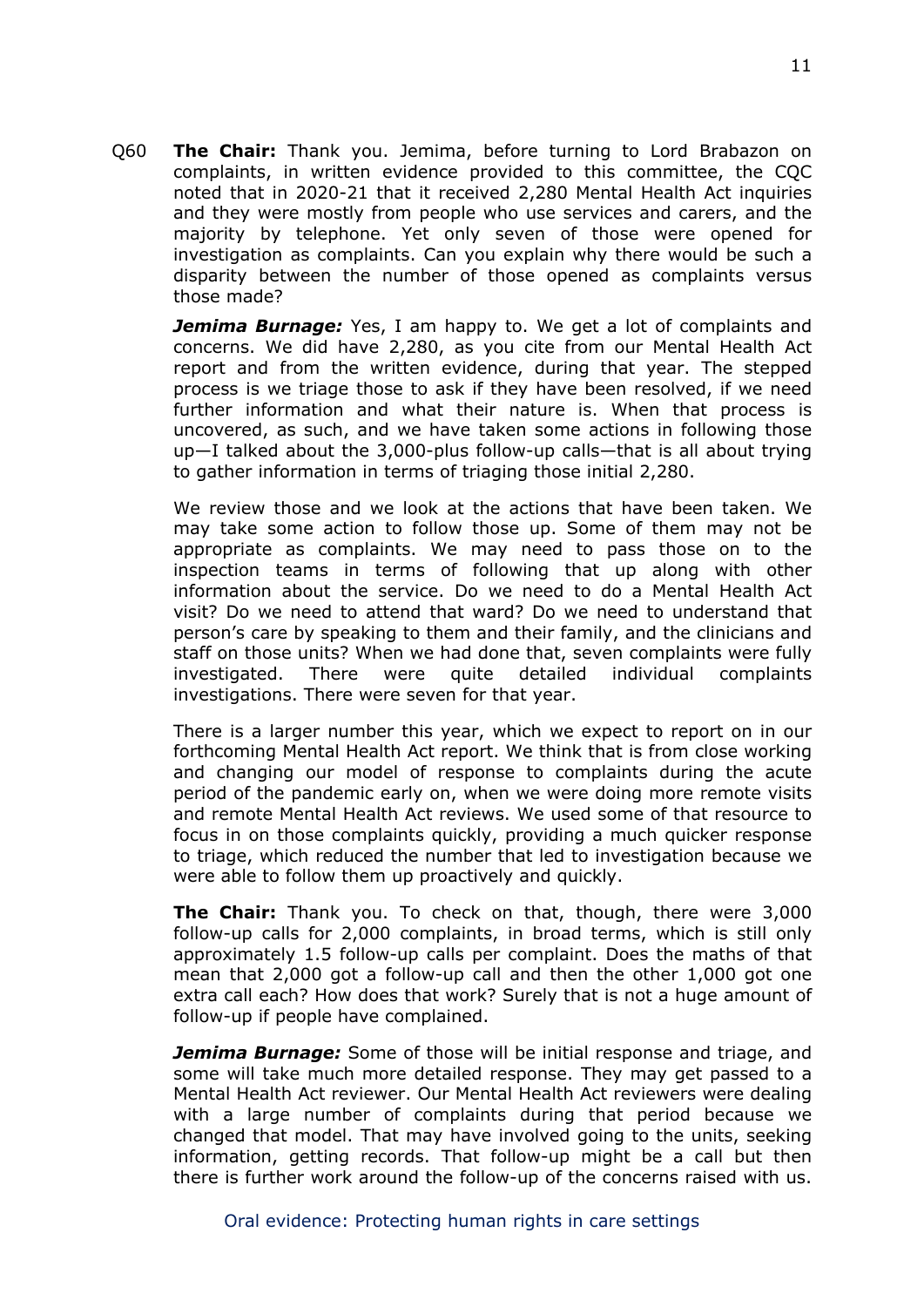That is not all about follow-up calls around the complaints. Activity sits beneath that in terms of finding out what happened, what concerns we have and whether it needs further resolution or investigation following that review and triage. There are different layers within that. I hope that is helpful.

**The Chair:** It is. If it is possible, could we get some further written evidence to show that tail? You have had a call, you have done a followup call, possible one other and then you have had the physical engagement or the visit. Is it possible to share more data on that? I am keen to understand how many of those 2,000 complaints took further investigation. Going down to seven actual investigations is quite a low number. That might be because there was a misunderstanding, perhaps, from that first complaint about what they could complain about or things could be being missed. I am keen to see that evidence if that is okay.

*Jemima Burnage:* Yes, I am happy to provide the data and follow up on the process that we follow around those complaints.

**The Chair:** Thank you very much. Building on complaints once again, we will now go to Lord Brabazon.

Q61 **Lord Brabazon of Tara:** I am a Conservative Member of the House of Lords. I would like to return to the issue of the reluctance of some care users to complain because of the fear of retaliation, which was raised with the previous panel. In response to our May 2021 report, the CQC said it would work with all parts of the social care system to offer reassurance "that feedback, concerns and complaints are welcome". What progress have you made on that?

*Kate Terroni:* If I may start on that, when we go out and inspect health and social care services, under Regulation 16 we look at how they respond to complaints, how they receive feedback and how they use that feedback to ensure that they improve the quality of care they deliver. We also look for those providers to be sensitive in how they respond to people who share information with them. They want it to be dealt with discreetly. We have a robust way of looking at how complaints are dealt with when we go out and inspect services.

We have been clear with providers that we do not expect anyone to fear or to experience poor consequences or services being terminated as a result of complaints being raised with providers. If we were to be made aware of such a circumstance, we would be interested to go out and look at the service in the round, because that would pose questions for me around the leadership and how that service was being run. We are clear that people should not experience any negative consequences as a result of raising complaints.

*Jemima Burnage:* Our regulatory response would be the same for mental health. In terms of our Mental Health Act role, we also have our second-opinion doctors, who give a second opinion on patients who refuse treatment. There is a route there.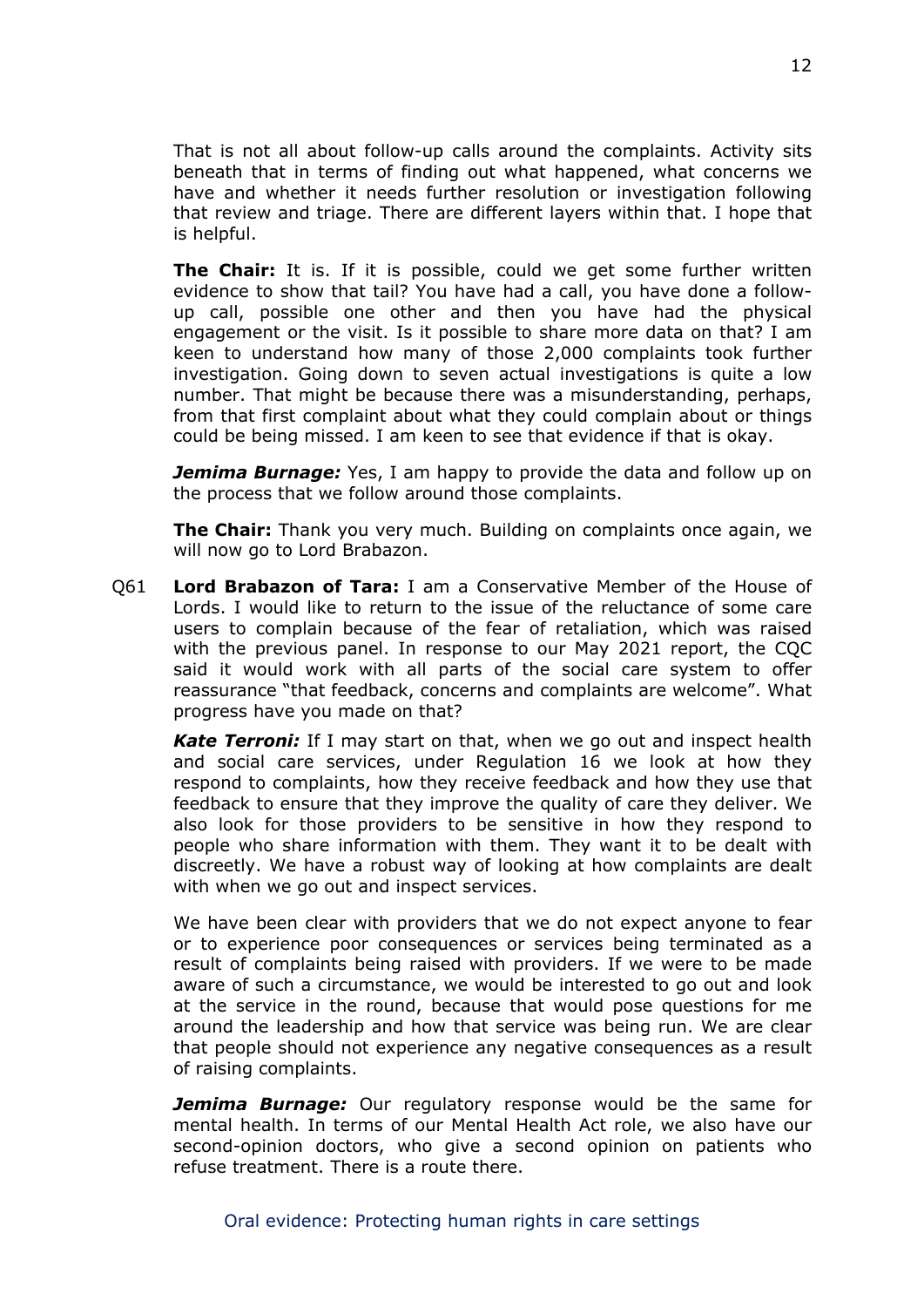We also have our reviewers, who are picking up infraction. They regularly speak to people. We did 682 ward reviews, many of those by remote access, but enhanced by speaking to 1,895 patients and 1,111 carers. It is built into the expectation of services providing care to people detained under the Mental Health Act that they need to make sure people are given their rights. Part of those rights is having a second opinion around treatment, being able to make a complaint and recourse to tribunals and hospital managers about their care and detention.

When I spoke about our visiting role, that is also to ensure that people's human rights are being upheld and we take issue with providers when we see that is not happening. It is proactive in the mental health space, particularly under the Mental Health Act, to ensure that there is recourse to either make a complaint or to raise issues about how the Mental Health Act has been applied to their care and treatment.

**The Chair:** We now go to David Simmonds, again on the theme of complaints.

Q62 **David Simmonds:** We have heard evidence that care users are often not familiar with your work, that investigations can sometimes take too long, and that the ombudsman sometimes lacks enforcement powers to take sufficient action afterwards. How accessible and responsive is the mechanism established by the ombudsman? Do you need stronger enforcement powers—and, if so, what—to carry out that role more effectively?

*Michael King:* As I said at the start, we have the powers of the High Court to conduct investigations. The powers to gather evidence and summon witnesses are draconian, and we get a high level of compliance, as you can imagine.

It sometimes surprises people that when we come to a conclusion on a complaint, the outcome is a recommendation. People's perception sometimes is that that feels, after a forceful investigation, like we are perhaps pulling our punches. Most of our complaints are in local government and the principle is that we would not usurp the sovereignty of local democracy. The idea is we make a recommendation but the expectation is that will be followed honourably and accepted, even when the body concerned does not particularly agree with what we have said.

That process has worked remarkably well for 50 years. We monitor compliance with our recommendations every year. I have never seen it fall below 99.5%. The 0.5% where we have not seen compliance that year normally is because a body has let it slip off its radar and, when we reopen a complaint, it is simply a case of them having delayed doing it rather than refused to. Despite us looking at thousands of complaints a year, sometimes proposing substantial remedies, it is vanishingly rare for either a local authority or a social care provider to point-blank refuse to implement our recommendations. In fact, only one social care provider in the entire history of us doing this role has twice refused to implement one of our recommendations, so the system actually works.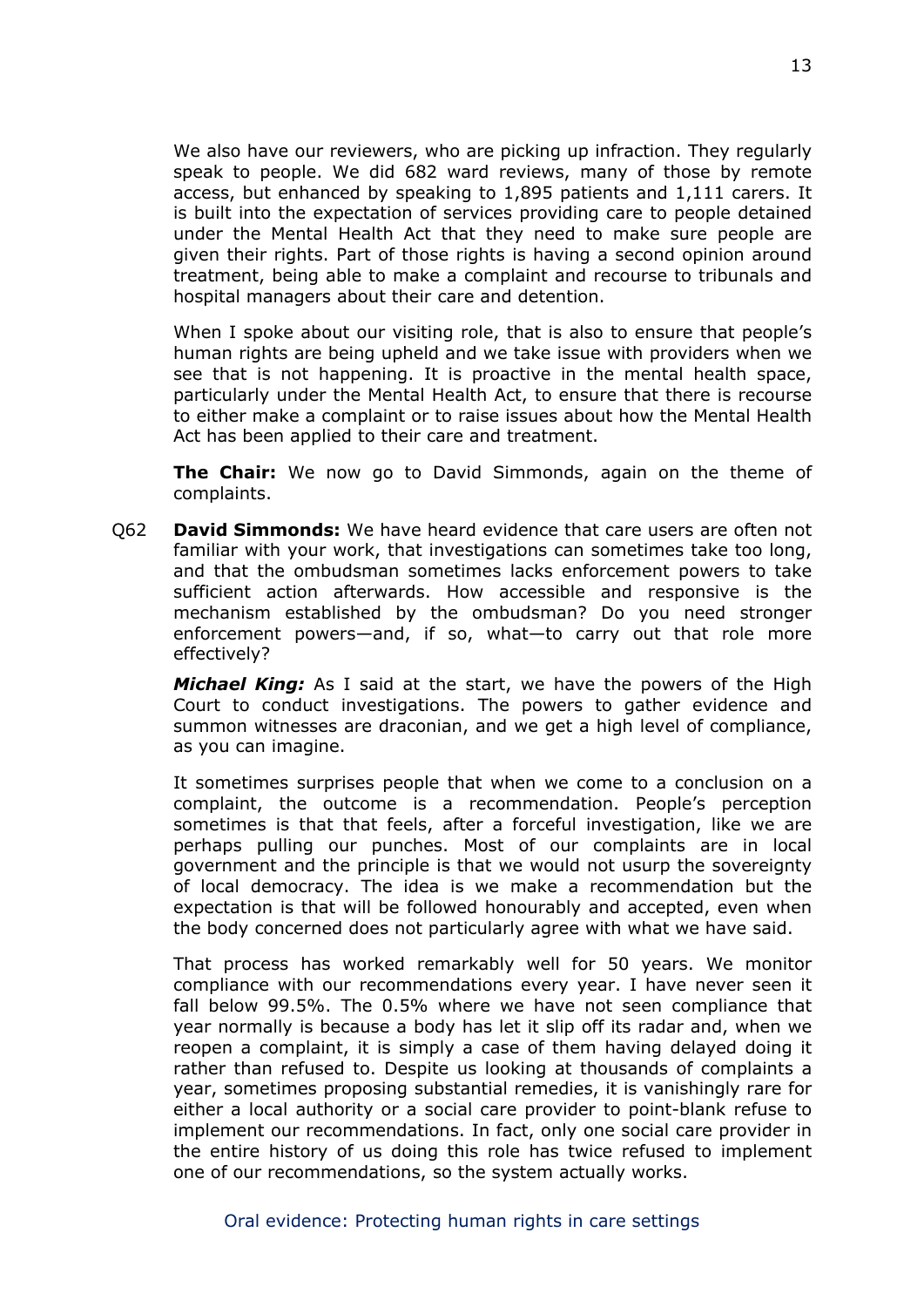Having said that, there are ways it can be strengthened. I mentioned some of those earlier on, on awareness and training, but also strengthening the standards themselves.

Another area we are proposing comes back to Lord Brabazon's question. We are conscious that some people are fearful of raising complaints about social care, or sometimes they simply do not have a voice. If you lack mental capacity you simply cannot complain about your situation. One power we think we should have—the Welsh ombudsman already has this power and uses it effectively—is to look proactively at areas of care where we know there are problems but people cannot or will not be able to complain to us. We could actually take on that role of proactively looking at those areas, particularly areas like deprivation of liberty, where we know there are problems but people cannot raise their voices about it.

There are areas where our role could be strengthened but the fundamental model of the ombudsman system works remarkably well in delivering high-quality outcomes from the complaints we investigate.

**The Chair:** We will now move off complaints and on to visiting restrictions. The next question is from Lord Dubs.

Q63 **Lord Dubs:** Thank you, Chair. To what extent are care homes currently facilitating visiting in line with the Government's guidance and lifting restrictions? Does the CQC currently have access to all relevant data for monitoring restrictions, such as the number of essential caregivers appointed by care users, or the number of visits being facilitated?

*Kate Terroni:* The impact on visiting restrictions over the last two years for residents of care homes and their families has been significant, and the impact has grown as time has gone on. It is an incredibly important issue, which has had significant consequences for residents' mental wellbeing and so on. Throughout the pandemic, we have been clear that care providers need to follow government guidance, which has changed throughout the pandemic based on the latest scientific evidence. We have been categorically clear that we expect no providers to apply a blanket ban on visiting. Blanket bans would trigger a regulatory intervention, which would probably look like an inspection. We have been clear that we want to hear from people who use services and their families if they believe that their care provider is not falling in line with government guidelines.

The most up-to-date government guidelines on visiting were published yesterday. This says to the sector that there are no longer restrictions on visiting. Visiting should be happening across the country, although we still expect care providers to follow excellent infection prevention control measures, and possibly still have arrangements in place such as families booking to have their appointments when they arise.

The exception is that when care homes go into outbreak they are required to limit visiting to people who are receiving end-of-life care and for people to have access to their essential caregivers. Regardless of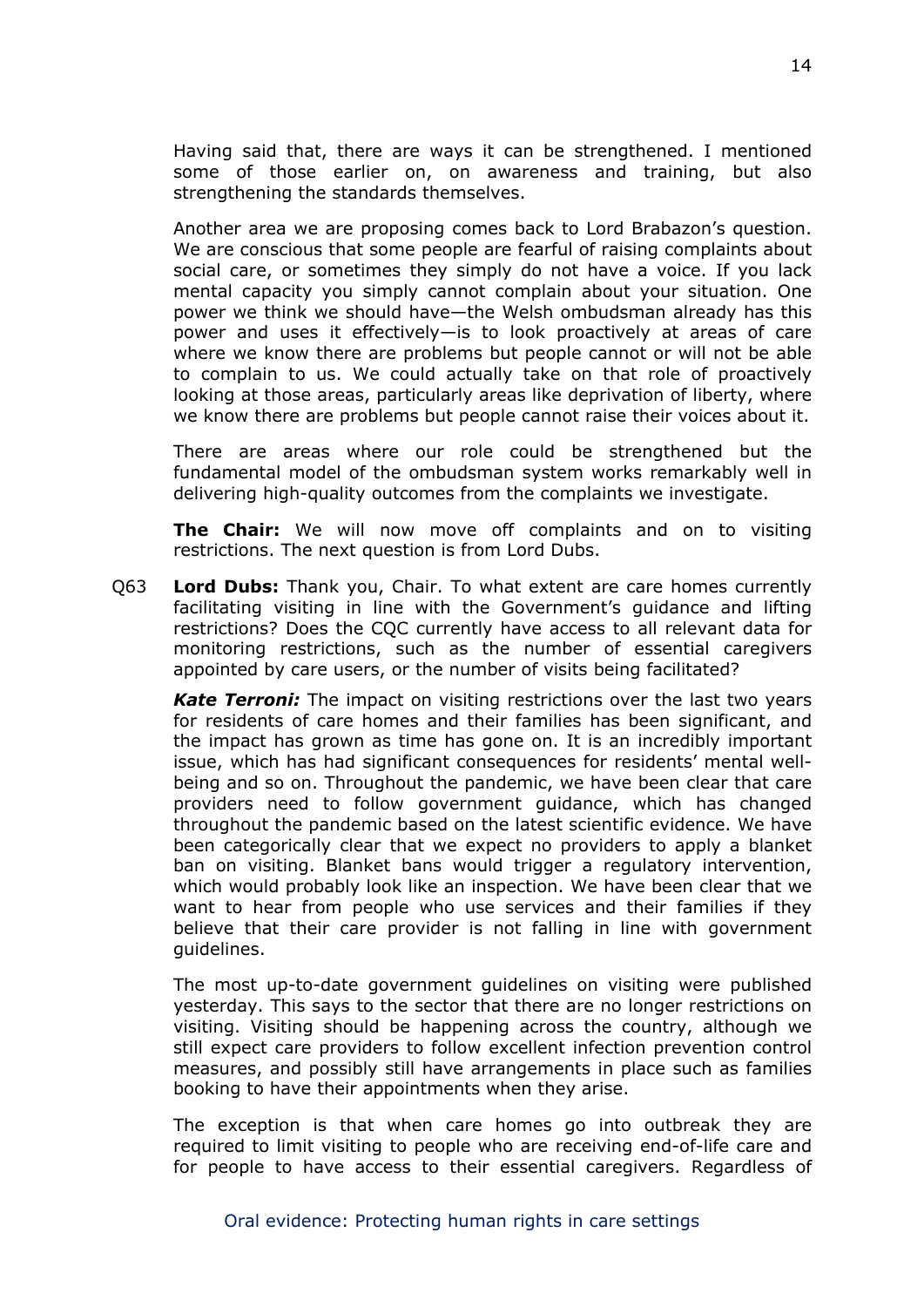whether a care home is in outbreak, we expect every resident to have identified an essential care group giver and for them to have indoor visits and see their loved ones. Throughout, we have been very clear. We expect care homes to follow government guidance. We will take action in response to any blanket visiting bans and we will look at concerns.

I can talk a bit about the numbers if that would be useful for the committee. Since the beginning of December, we have looked at visiting in 2,024 care home inspections. Across those 2,024 care home inspections, we were assured on 97% of occasions. In 3% of those inspections, we needed to either have a conversation with the provider to ensure that they amended their ways to follow government guidance, or in a small number of circumstances we have needed to take action. That is what we have done proactively.

Reactively, families have raised with us 226 concerns about care homes not following government guidance since 1 December. Of 226 in total, 98 were concerns about blanket visiting bans. Every single one of those cases has been looked at, often involving a phone call to the original complainant, conversations with the providers, discussions with those residents and use of our experts by experience, to hear from those people in receipt of services.

We have undertaken 43 inspections and a further 16 are in train. In 18 instances, we have found a breach of regulation in relation to visiting. So that is 226 concerns equating currently to 18 instances where we have found providers to be in breach of their regulation, and in one of those 18 instances we are in the process of closing a provider down because it has not followed visiting guidance. It is an issue we take incredibly seriously.

**Lord Dubs:** May I just follow up before I ask other members of the panel? You talk about blanket bans. How satisfied are you that you pick up enough of these blanket bans? We had some very distressing evidence some time ago about what happened in the early stages of the pandemic. I speak from memory. It was not totally clear that you were able to pick them all up. How satisfied are you that you can pick them up now?

*Kate Terroni:* I am really satisfied that we have been absolutely clear about our expectations. We have gone to additional lengths to raise awareness with the public about what they should expect when visiting a loved one in a care home. We have launched the campaign called Because We All Care to proactively ask people to tell us about the quality of their care. That translated last year to 55,000 calls received—55,000 bits of information about the care that people received.

We have been proactive in our expectations and reached out to people to ask them to tell us about any concerns they have. We have followed up in a variety of ways. Often that is just us picking up the phone to a provider and saying, "We have had concerns about how you are approaching visiting. Are you aware that the latest guidance says X?". That has been enough to see a provider fall in line and follow government guidelines.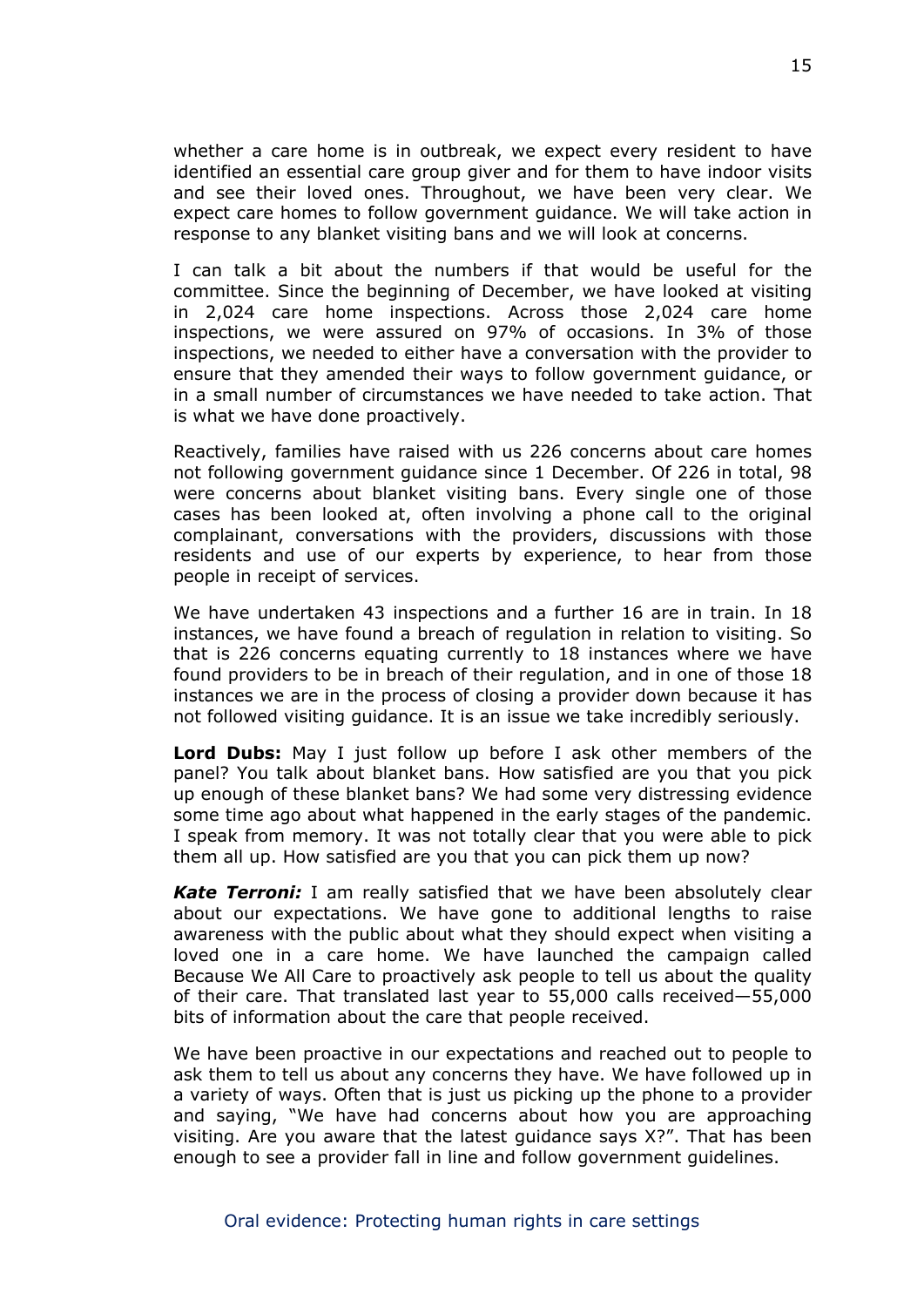Broadly, I would say that providers have done a really good job at that incredibly difficult balancing act of keeping people physically safe while supporting their mental well-being. In the small handful of cases where that has not happened, we have taken regulatory action.

*Jemima Burnage:* Across healthcare, but in particular mental health, we know that people often stay in hospital for longer periods. In particular, people detained under the Mental Health Act, people with a learning disability and autistic people may be in hospital for some significant time. Remaining connected to family is part of their care treatment and recovery, and a fundamental part of keeping people well and safe in hospital. People are often in acute services for shorter times, but there is still that balancing act my colleague Kate alluded to about making sure there is protection around people who are acutely unwell while ensuring they remain connected to people, particularly in end-of-life care.

I touched previously on mental health for detained patients. Last year we received 71 complaints and concerns relating to visiting, and we have received 91 this year to date. Complaints have included concerns about visiting related to Covid restrictions, but people detained under the Mental Health Act will often raise complaints and concerns with us when there is a restrictive part of their care and treatment that sometimes relates to, for example, children visiting units and whether that is safe at particular times. There is a mix of concerns around some of those restrictions.

In last year's report, we cited the case of a 16 year-old young person and talked about the impact on children and young people in hospital during the pandemic. Her mum wanted to visit her and there was a restriction in place. We did not need to take regulatory action. We worked with the provider and it was able to provide a two-hour visit. That helped the provider to think about how it could support people to visit their loved ones well.

We have also had a similar thing within mental health with a large independent health provider where it looked as though there was a blanket ban. We worked with the provider through our regulatory relationship to enable it to open the issue up, to think about people's rights and uphold them, and how important it is to be able to see loved ones.

We have been quite effective, but we ask all our inspection staff and our reviewers to be especially alert to any concerns raised with them about any blanket bans and restrictions. We want to see person-centred care and risk assessment in that way.

*Michael King:* As the committee has heard, we have investigated some very distressing complaints about people being excluded from visiting, particularly around end-of-life care, for example, care homes taking a far too rigid interpretation of what is end of life, excluding relatives from seeing a loved one in their final days and taking some irrational decisions around the interpretation of the rules.

Oral evidence: Protecting human rights in care settings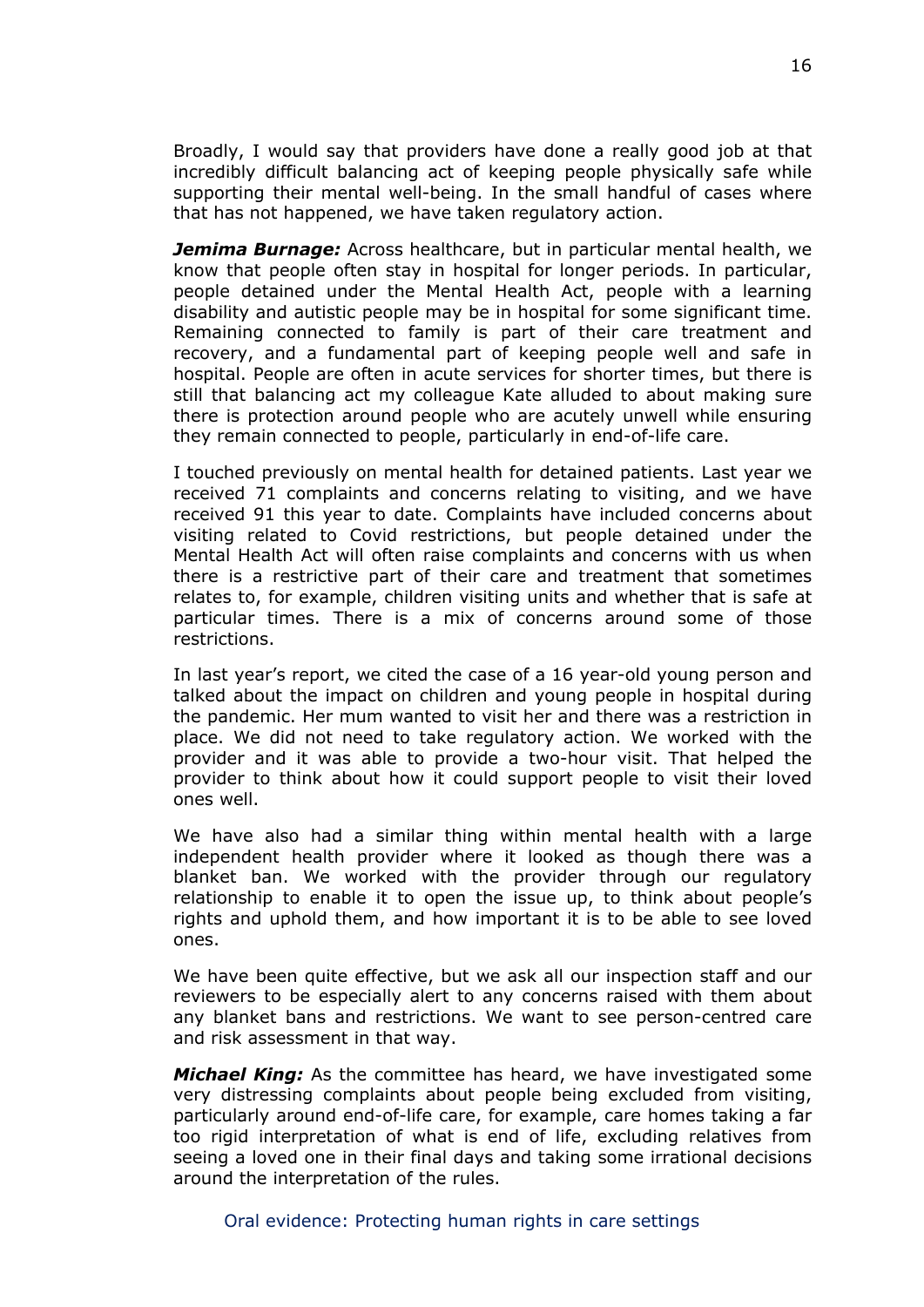The common theme we would draw out of some of those investigations this goes for our investigations into complaints about care during Covid more generally—is that, although this was a very unusual set of circumstances, many of the times when we have found problems their roots have been in very common, everyday failures, such as poor communication, poor recordkeeping or a lack of understanding of guidance and legislation. Our conclusion from looking at our investigations during the Covid period is that Covid did not create new problems; it underlined and focused on underlying stresses in the social care system. Many of the problems we saw during Covid were remarkably similar to the problems we saw prior to Covid.

Even where you have these unusual circumstances during the pandemic, there has sometimes been a failure by local authorities and care providers that pre-existed before Covid to get the basics right and have robust resilient systems in place. This is at the heart of some of the problems we have seen.

Q64 **The Chair:** I have a quick question for you, Kate—probably more of a clarification. We talked a little bit about blanket bans and people raising the issue to the CQC, and you mentioned the point that people might have raised a concern. Can you clarify what the difference is between a concern and a complaint? If somebody raises a complaint about a blanket ban they are probably complaining more broadly about something that has affected them individually, I would imagine. How do you manage that and what is the material difference between that and what the CQC in investigating a complaint?

*Kate Terroni:* Thank you for asking me to clarify that. Concerns are raised with us about care homes' approaches to visiting and it could be that they are not following government guidelines. Maybe they are not letting an essential caregiver visit. That may trigger us to take regulatory action and visit the service. That is different from a concern being raised about a blanket ban, which we think is unacceptable in any circumstances and would very likely result in us going out and crossing the threshold. Concerns have been raised with us throughout the pandemic about how visiting has been enabled in the broader term, and we have had a smaller number of concerns about blanket bans that we have also taken action against.

Q65 **The Chair:** Thank you. Can I ask for one further detail? I recall us taking evidence from the CQC a while back and I asked how it tracks visitors to care homes. As I recall, there is no central log of how many visitors care homes have had, although if you happen to go to a care home you can perhaps see how many visitors it has had. How reliant are you on people raising that to you as a concern or a complaint individually, or do you regularly speak to them all and get data from them about how many visitors they have had?

*Kate Terroni:* Let me offer a quick sense of scale. We have approximately 15,000 care homes in the country delivering care to about 440,000 people. We are acutely aware of the regulatory burden, and we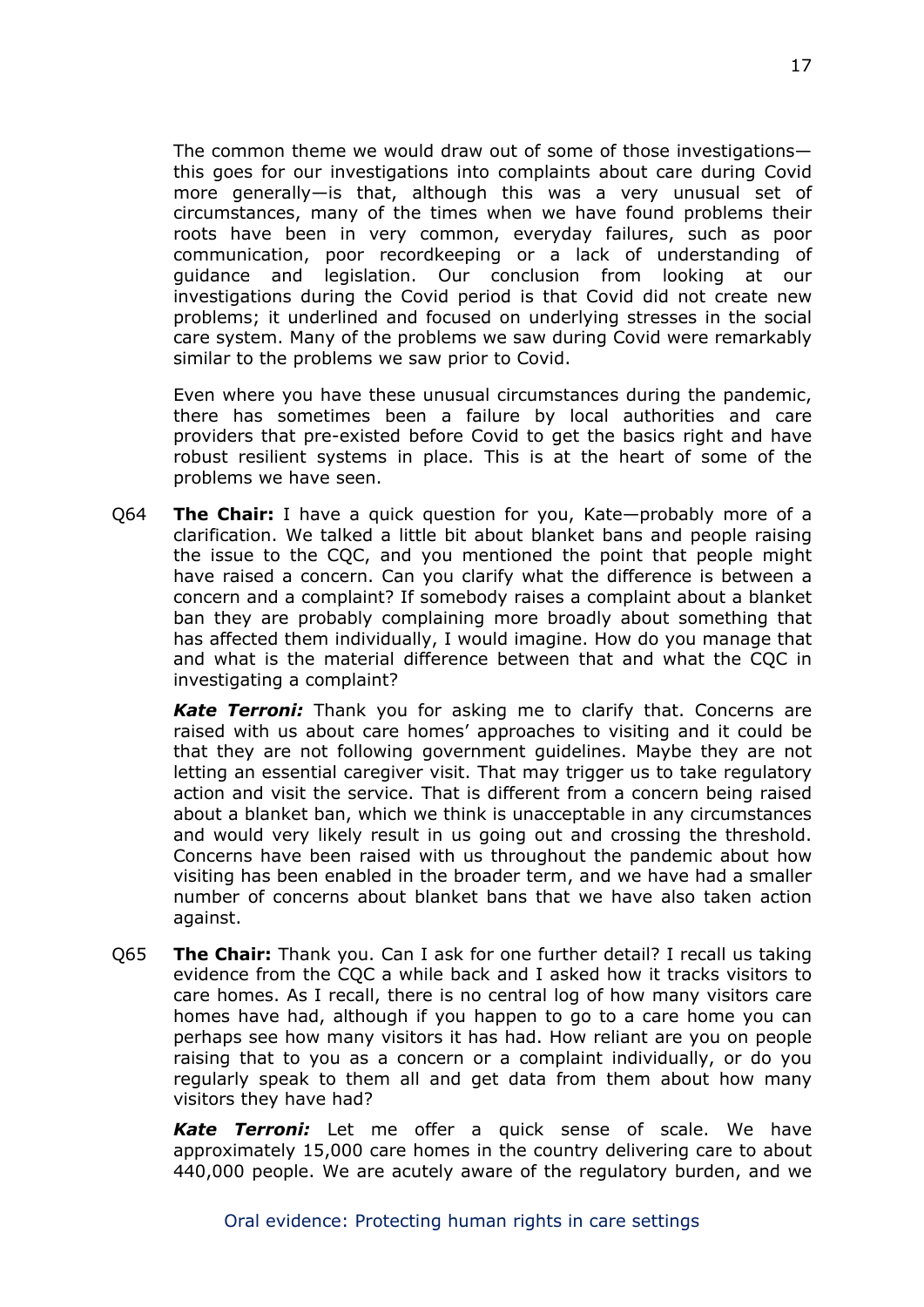want the workforce delivering care to people to be focusing on that rather than unnecessarily feeding information through to us. However, we have a variety of sources of information. Providers have to regularly complete provider information returns to us. They submit information on the capacity tracker. We have regular conversations with local authorities, clinical commissioning groups and health protection teams. We also have monitoring calls with providers. Since the start of the pandemic, we have done 13,000 inspections.

We set our expectations out there, we routinely reach out to ask for feedback from people, we have our programme of responsive inspections and whenever concerns are raised with us, we take regulatory action. We do not, however, ask 15,000 care homes to tell us what they are doing every day in relation to their visiting arrangements for 440,000 people.

We have to balance being agile and responding to risk and that is the approach we have taken throughout this.

**The Chair:** Thank you for clarifying that. I am now going to go to Angela Richardson, who is going to ask a question about dementia, learning disabilities and autism.

Q66 **Angela Richardson:** Mencap and the Alzheimer's Society told the committee that people with dementia, learning disabilities, and/or autism face particular challenges in care settings, for example in access to adequate treatment and personalised care. It would be very helpful for the committee to hear what your organisations are doing to ensure that care settings can provide solutions to these particular challenges.

*Kate Terroni:* We as the regulator have been talking a lot in the last few years about the outcomes that people with learning disabilities, and autistic people, experience. In October 2020, we published a report called *Out of Sight*, in which we showed that, in the absence of a comprehensive crisis service across the country, sometimes people with a learning disability or autistic people end up being placed in an in-patient unit, often a long way away from their usual place of residence in an environment that may exacerbate their distress, without regular access to therapeutic intervention and without an unrelenting focus on getting them back home. We published that report calling for significant change to ensure that people get the right care at the right place. We are about to publish a progress report on our *Out of Sight* recommendations.

It would be fair to say that there has been a huge amount of collective effort, ambition and will to do better for people with learning disabilities and autism to make sure there are really good community solutions for them, but that investment and commitment have not yet translated consistently to better outcomes for people with learning disabilities and autism.

**Angela Richardson:** We will all very much look forward to reading the progress report when it is published.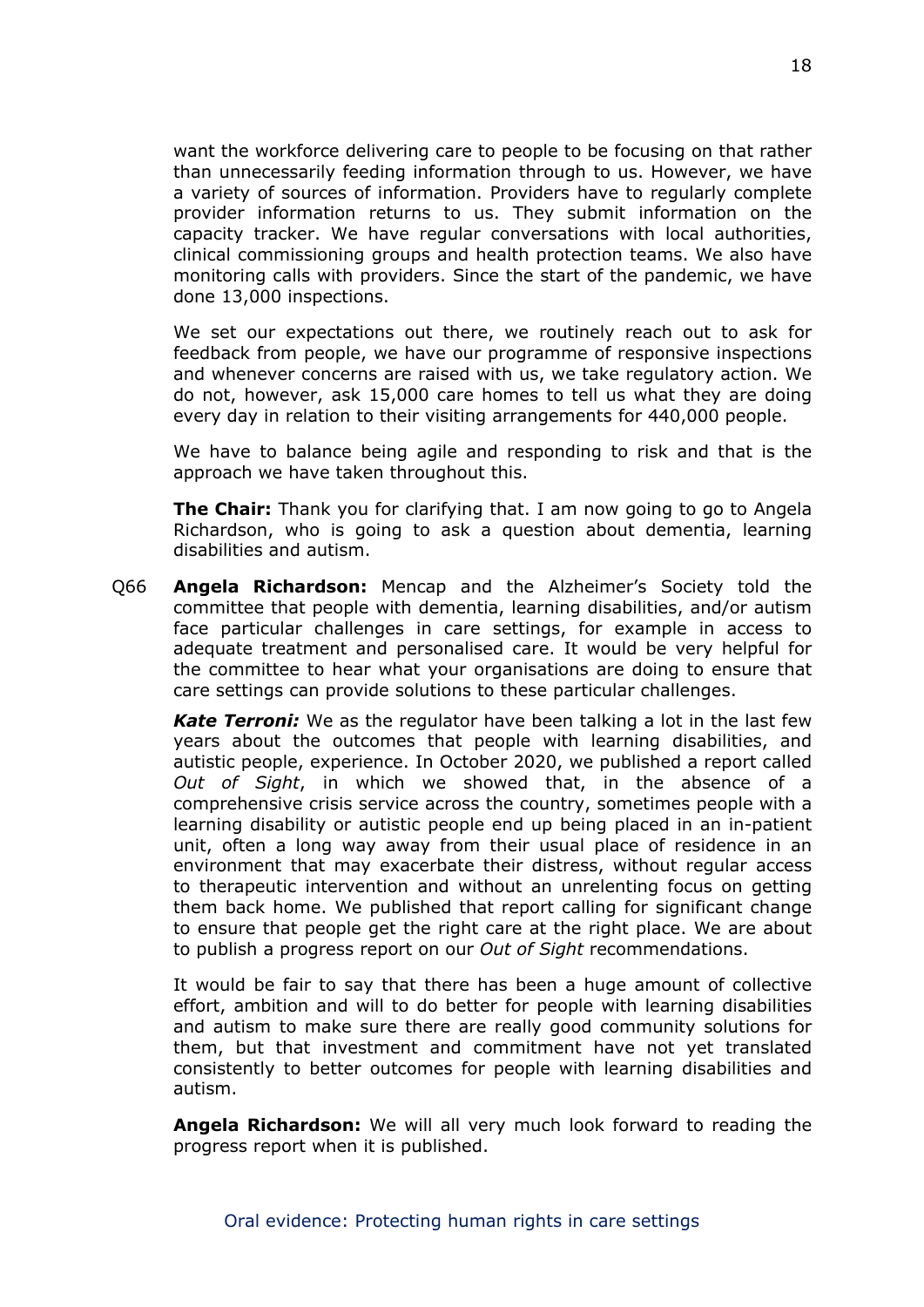*Jemima Burnage:* It is important to touch on that report and the work we continue to do across our services concerning our regulatory response and the Mental Health Act. We need to ensure that everybody has access to personalised care, and for particular groups of people such as you have highlighted we have not seen that happening in the same way.

We know that *Out of Sight* will touch on people with a learning disability, and autistic people around restraints, inclusion and segregation, but a big aspect of our concern—you will see our key highlighted issues in the Mental Health Act report from 2021—is that much more is needed regarding access to alternatives in the community that wraps around the person in times of crisis, getting the right support at the right time.

Thinking about individual needs, if you have dementia you need services that support you. You need your community, primary care and secondary care to wrap round you. We need to support people to care well and have a good life. The same applies to people with a learning disability. Much more needs to be done for autistic people because we know autistic people will be across our services in place. We have very few specialist services for people with autism. We need to think about how communities and services—primary, secondary, acute mental health—support people who are autistic well. We need to think about people in that way.

Much greater work is needed at both system and provider levels. We need to do more to get system partners to come together to think about the needs of their population. You are right to highlight the needs of people with a learning disability, autism and also mental ill health, which is the focus of *Out of Sight*. We look forward to the panel and others looking to that joint ambition to do more to support people to live a good life and have the support they need to do that.

**The Chair:** Last but definitely not least, we are now going to talk about deprivation of liberty.

Q67 **Lord Henley:** Both of your organisations have raised concerns regarding deprivation of liberty safeguards, and you both noted that some individuals have been unlawfully deprived of their liberty, in some cases for years, in violation of their human rights. What steps have been taken to address the issue? Will the new system of liberty protection safeguards be capable of improving the situation?

*Kate Terroni:* For a number of years, in our state of care report, we have called out for more training and better understanding across health and social care professionals about deprivation of liberty safeguards, effective mental capacity assessments and best-interest decisions. Over the last 12 months, we have looked at deprivation of liberty issues in 2,310 services. On 90% of those occasions we were assured that the provider had the adequate training situation environment in place to manage that effectively. On 10% of occasions, we were not satisfied that DoLS was being dealt with appropriately. We would have taken a range of regulatory actions on the back of that. We look at DoLS as part of our regulatory work and what we have seen over the last 12 months is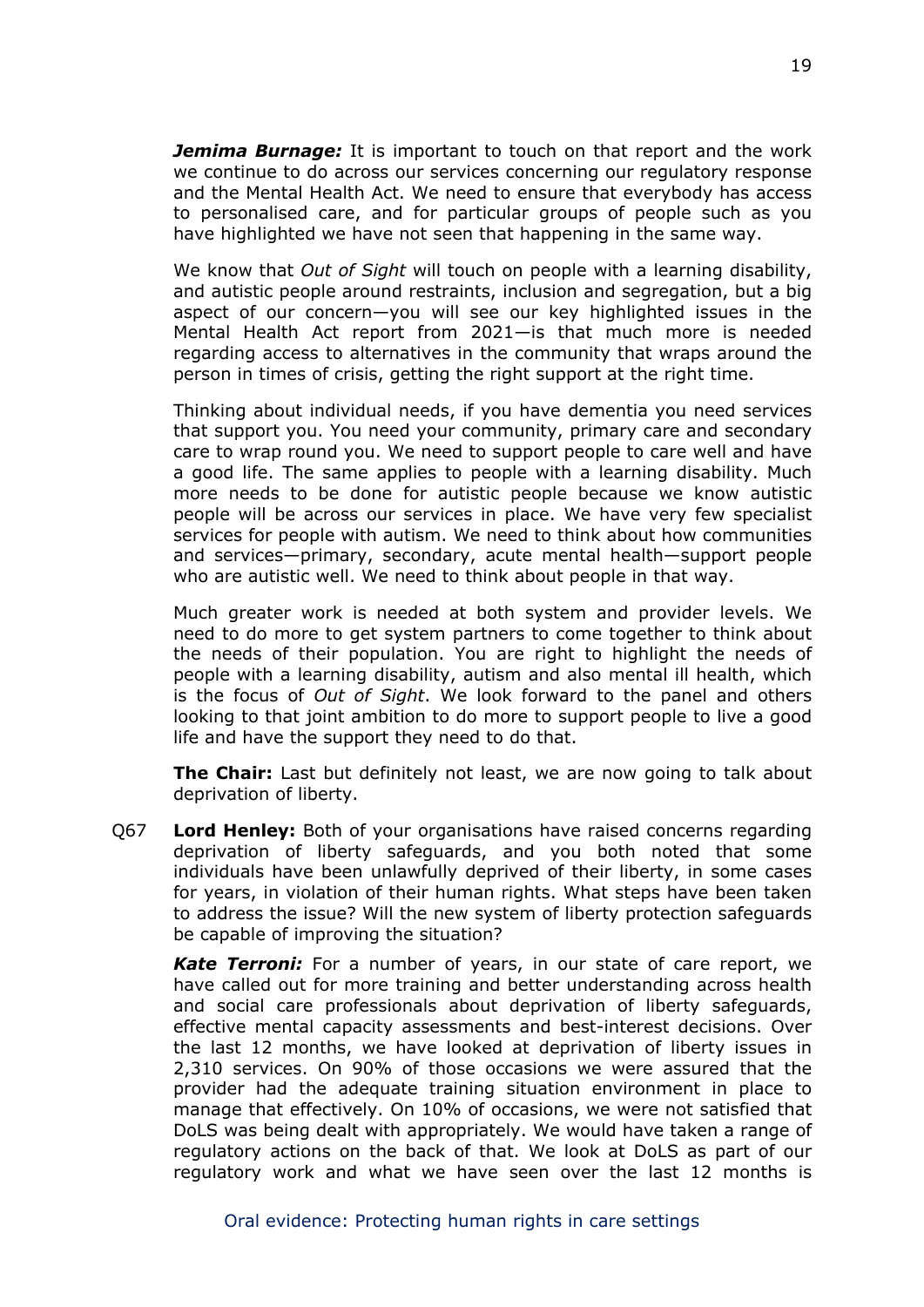reflective of what we have called for in our previous state of care reports for more training and better understanding required around DoLS.

Very briefly on liberty protection safeguards, we really welcome the expansion of these protections to people who may be restricted within their own homes, and for 16 and 17 year-olds. We note that the Government launched their consultation into liberty protection safeguards last week and we, along with a wealth of other stakeholders, will respond to that consultation.

**Lord Henley:** But 10% is still quite a large number of individual cases.

*Michael King:* This is an area we have had serious persistent and ongoing concerns about for many years. We did an investigation into a large county council a few years ago. We were looking into one complaint but, as I mentioned, we can sometimes expand our investigations to look at other issues. We realised that in the one complaint we were investigating, no proper deprivation of liberty order was in place for this person, so we looked at the authority's approach to this as a whole. We found that there were 3,000 people in that authority whose liberty was curtailed in some way. They were not in a queue. The authority had decided it was not going to look at their situation at all. We found that a further 2,000 people had previously died without a deprivation of liberty safeguard being put in place.

That authority had adopted a policy that was an extension of one that many authorities use to prioritise only the most serious cases, but it had gone beyond most authorities in saying it would not look at all at a great many of those cases. Only a very small number were going to be looked at. It had adopted that policy knowing that it was not in compliance with the law but driven by financial imperative. We have seen that over and again in local authorities, which have said to us, "This is too expensive for us to do so we are not going to do it." That is a concern for us.

I want to give a bit of human flavour to that. A lot of people, perhaps looking from the outside of the deprivation of liberty controls, think that it is just a box-ticking exercise that it applies only to very elderly people with dementia and that the control on their liberty is probably just a locked door in the care home.

Our investigation showed that is not always the case. I saw a case of a man in his 40s who had had a stroke and was put into a residential care home for the elderly because the council could not find anywhere more appropriate. For years, he was begging to be allowed to go and live in the community. Nobody would listen to him and nobody did a proper assessment of whether he had mental capacity to decide his own future. It was only when his psychiatrist and we got involved in his case that he was allowed to choose where he lived. He was eventually freed from what was effectively detention in a completely inappropriate care home. I have also seen a case of a woman with Parkinson's disease forcibly removed from her home in the middle of the night against her wishes and without any proper checks of her mental capacity.